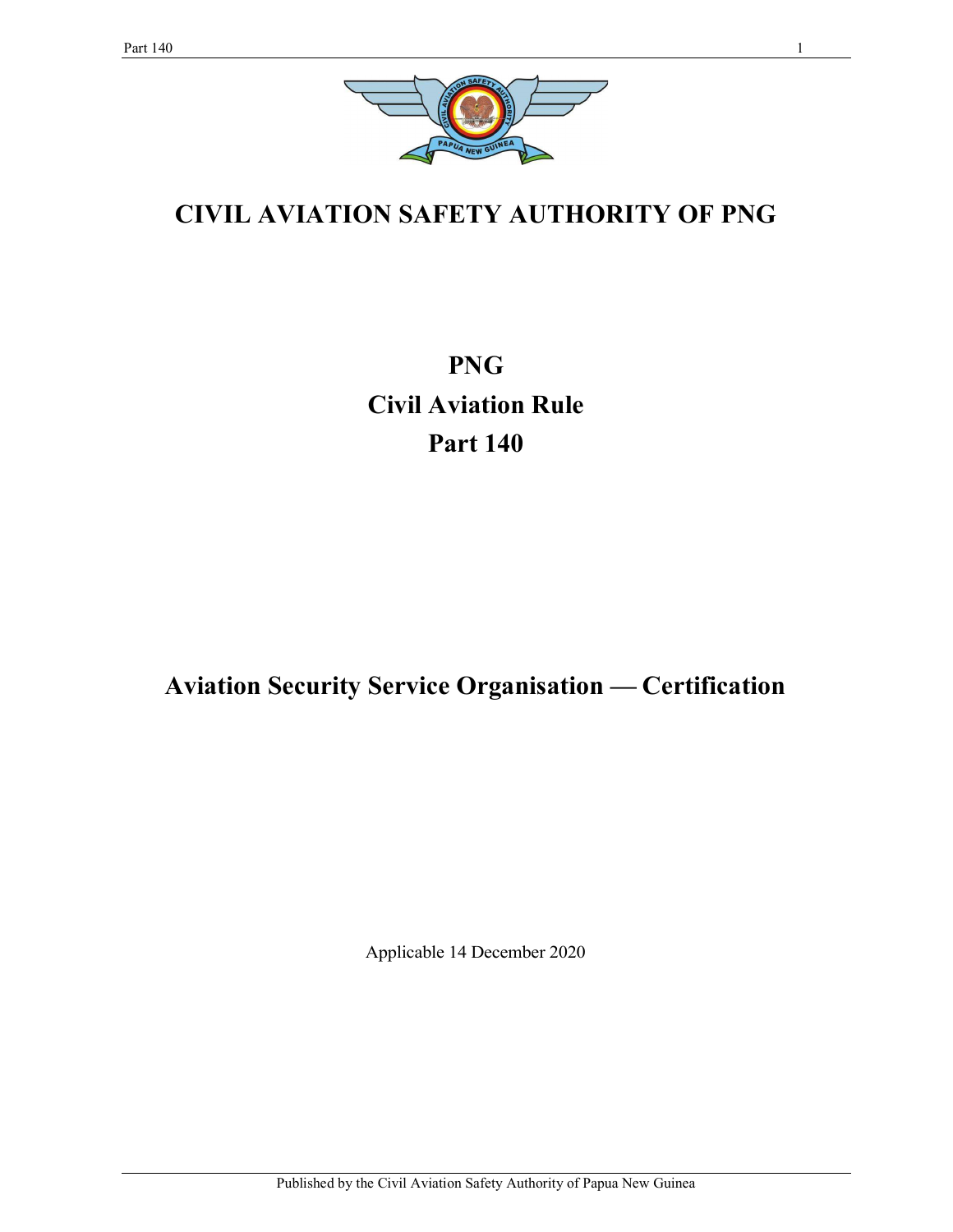# **DESCRIPTION**

Part 140 prescribes the certification requirement for organisations intending to provide aviation security services in Papua New Guinea and the operating requirements for the continuation of this certification. Part 140 has been established to fulfill Papua New Guinea obligations under ICAO Annex 17 to provide security services:

- at security designated aerodromes
- at security designated navigation installations

Part 140 adopts the standard layout for the rule parts relating to the certification of organisations. The layout prescribes for the certification (entry standards), operation (continued operations), and security audit (surveillance) of persons providing security services.

This Rule aligns with Amendment 17 of Annex 17.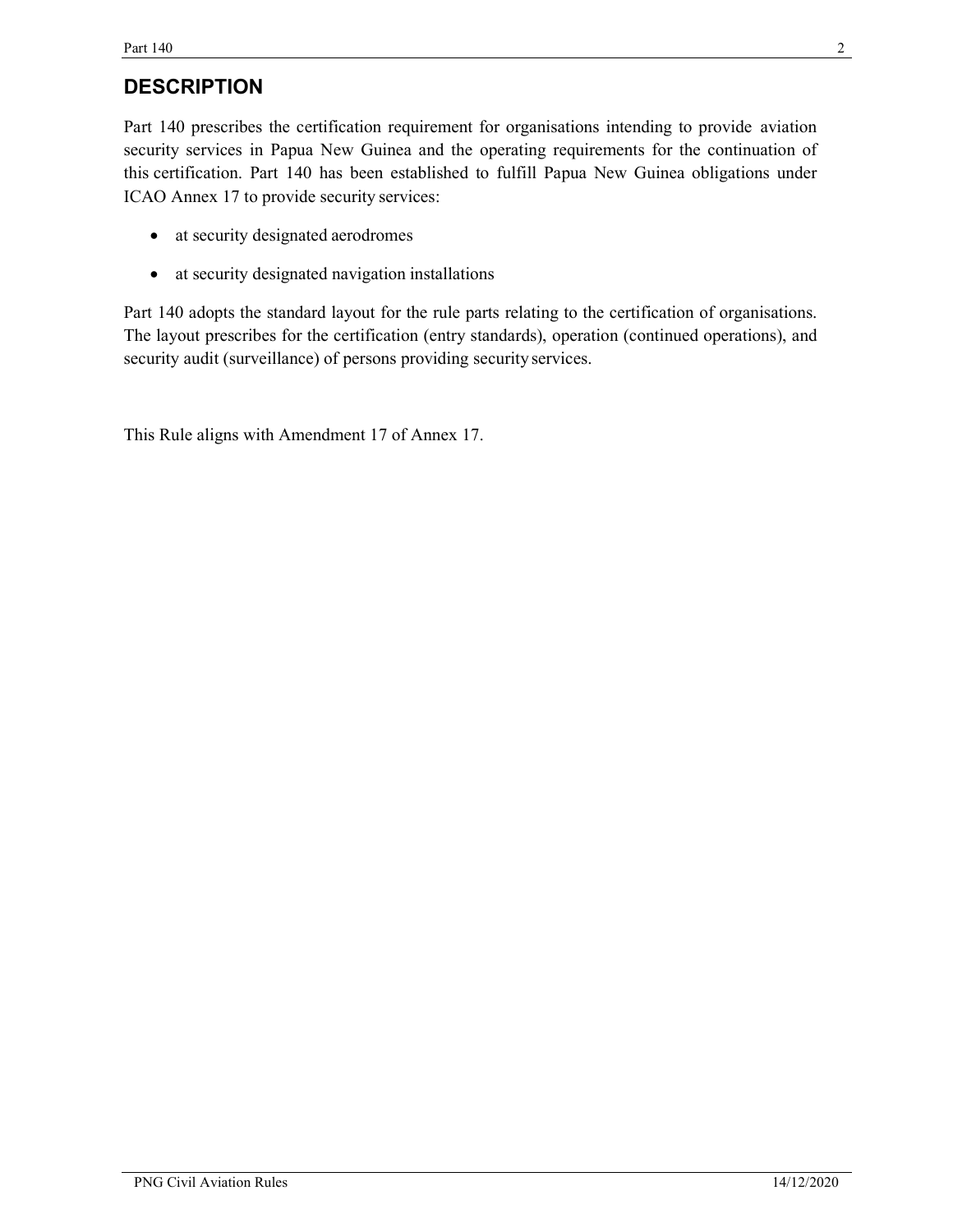# Part  $140 \hspace{1.5cm} 3$ BULLETIN

This Part first came into force on 1 January 2011 and now incorporates the following amendments:

| Amendment   | <b>Effective Date</b> |
|-------------|-----------------------|
| Amendment 1 | 1 May 2016            |
| Amendment 2 | 1 April 2019          |
| Amendment 3 | 14 December 2020      |
|             |                       |

#### Summary of amendments:

**Amendment 3:**<br>(Docket 20/08/CAR140/38)

Rule 140.51 Personnel requirements – Background checks

Rule 140.55 Establishment of operations procedures

Rule 140.57 Documentation

Rule 140.63 Organisation exposition

Appendix A - Focus on Security Outcome

Appendix A A.24(e) is a new inclusion and it stress the importance of security awareness training, while highlighting the need for both initial and recurrent security awareness training.

Appendix A  $A.24(f)(i)$  is a new inclusion and it adds the element on selection procedures of those implementing security controls.

Appendix A  $A.24(f)(ii)$  is a new inclusion and it adds the element on standards of performance of those implementing security controls.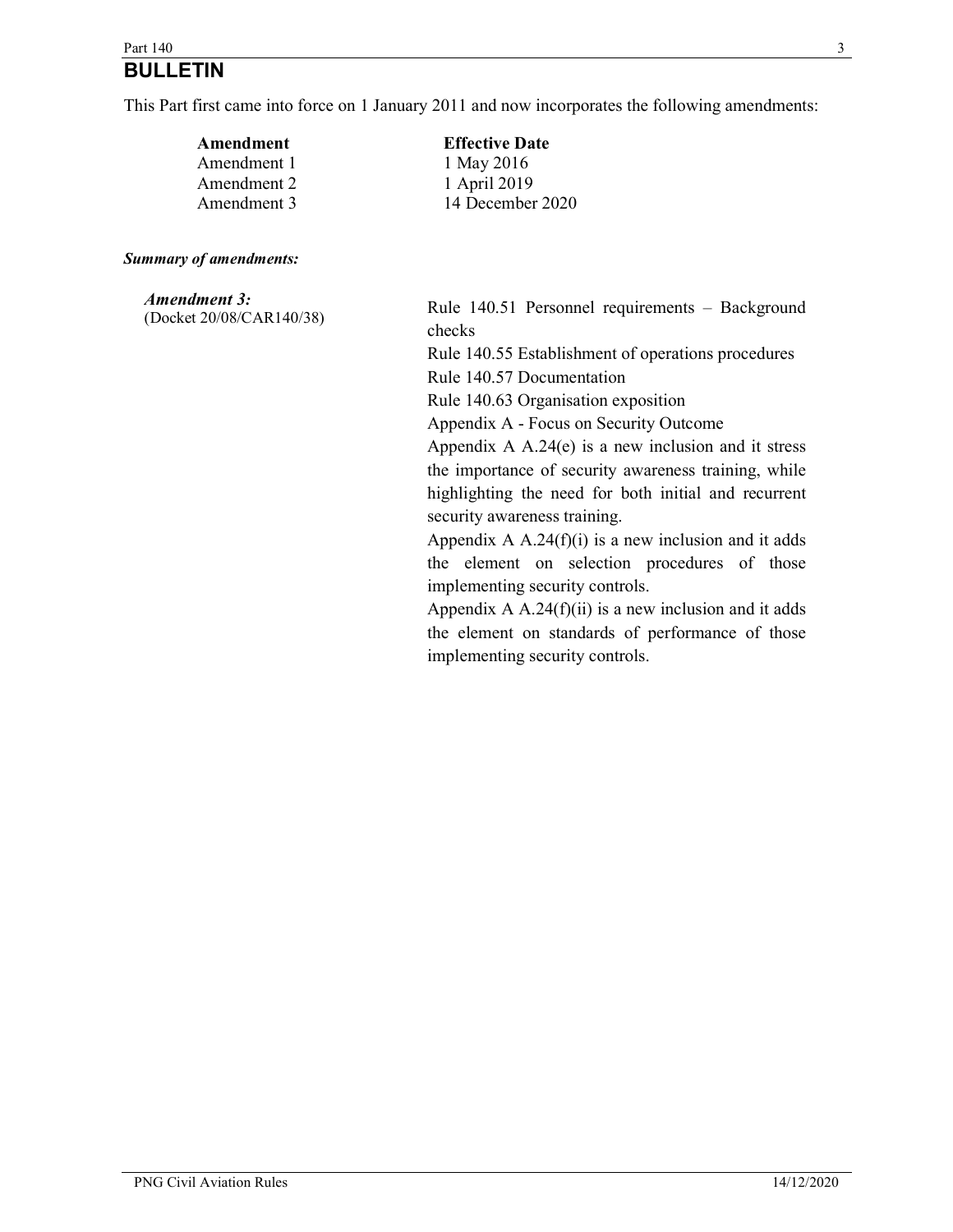# **Contents**

| 140.1   |                                                                           |  |
|---------|---------------------------------------------------------------------------|--|
| 140.3   |                                                                           |  |
| 140.5   |                                                                           |  |
| 140.7   |                                                                           |  |
| 140.9   |                                                                           |  |
| 140.11  |                                                                           |  |
| 140.13  |                                                                           |  |
|         |                                                                           |  |
| 140.51  |                                                                           |  |
| 140.53  |                                                                           |  |
| 140.55  |                                                                           |  |
| 140.57  |                                                                           |  |
| 140.59  |                                                                           |  |
| 140.61  |                                                                           |  |
| 140.63  |                                                                           |  |
|         |                                                                           |  |
| 140.101 |                                                                           |  |
| 140.103 |                                                                           |  |
|         |                                                                           |  |
| 140.151 |                                                                           |  |
|         |                                                                           |  |
| A.1     |                                                                           |  |
| A.2     |                                                                           |  |
| A.3     |                                                                           |  |
| A.4     |                                                                           |  |
| A.5     |                                                                           |  |
| A.6     |                                                                           |  |
| A.7     |                                                                           |  |
| A.8     | Explosive Trace Detection (ETD) testing of carry-on and checked baggage17 |  |
| A.9     |                                                                           |  |
| A.10    |                                                                           |  |
| A.11    |                                                                           |  |
| A.12    | Screening point emergencies - action plans and alarms  18                 |  |
| A.13    |                                                                           |  |
| A.14    |                                                                           |  |
|         |                                                                           |  |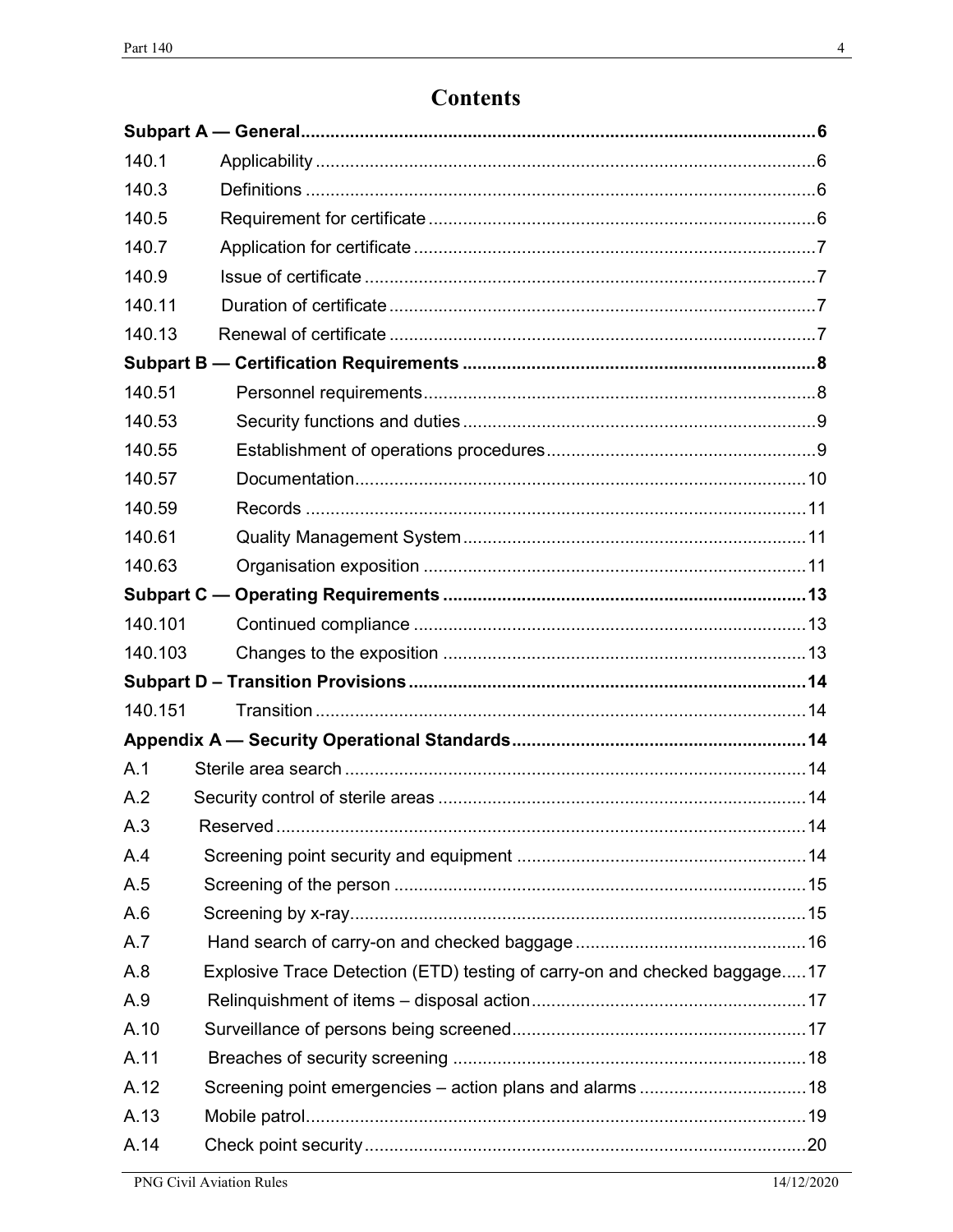| Part 140 |                                                             | 5   |
|----------|-------------------------------------------------------------|-----|
| A.15     |                                                             | .20 |
| A.16     |                                                             |     |
| A.17     |                                                             |     |
| A.18     |                                                             |     |
| A.19     |                                                             |     |
| A.20     |                                                             |     |
| A.21     |                                                             |     |
| A.22     |                                                             |     |
| A.23     |                                                             |     |
| A.24     |                                                             |     |
| A.25     |                                                             |     |
| A.26     |                                                             |     |
| A.27     |                                                             |     |
| A.28     |                                                             | .28 |
| A.29     | Screening Equipment Unserviceability – Contingency Plans 29 |     |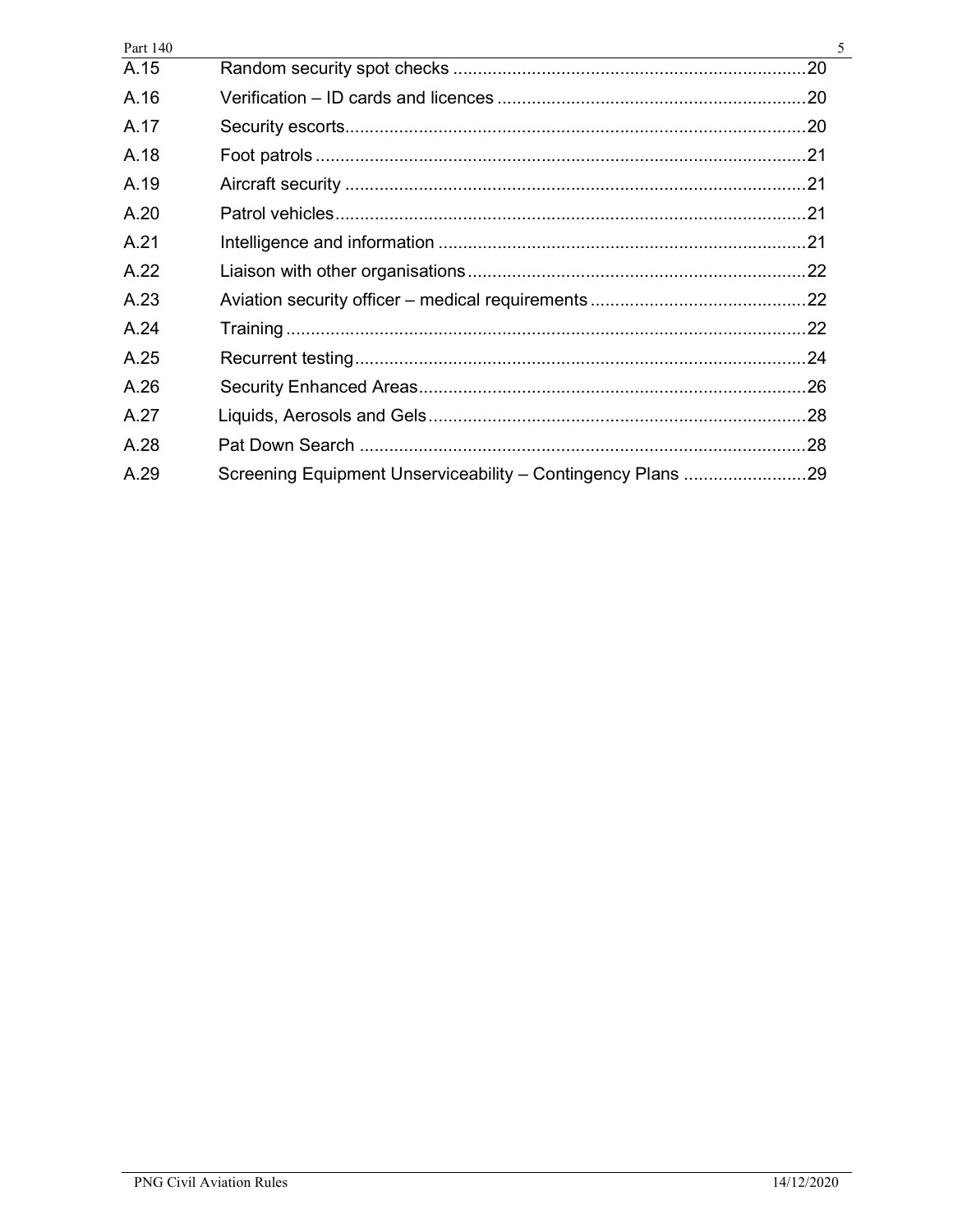# Subpart A — General

# 140.1 Applicability

This Part prescribes rules governing the certification and operation of organisations that provide aviation security services at a security designated aerodrome or security designated navigation installation.

#### 140.3 Definitions

In this Part—

Aircraft in service has the same meaning as in Section 3 of the Act:

Aviation security officer means a person employed by the holder of an aviation security service certificate to undertake aviation security duties:

Aviation Security Service means the Aviation Security Service established under Section 12(f) of the Act:

High risk flight means a flight that is assessed to be affected by a higher than normal threat factor by the—

- (1) Director; or
- (2) aircraft operator; or
- (3) State of registration of the aircraft:

Normal flight means a flight that is not a high risk flight:

Screening point means that area provided by the aerodrome operator under 139.201(d)(4) for carrying out passenger screening:

Security designated navigation installation means a navigation installation for the time being designated as a security designated navigation installation under Section 153(1) of the Act:

Security enhanced area means an area that the Director has declared to be a security enhanced area under section 155(1) of the Act:

Security management means the aviation security officer in charge at each location specified under  $140.63(a)(5)$  and includes that officer's deputy and any other officer delegated any responsibility by that officer:

# 140.5 Requirement for certificate

No person shall provide aviation security services at a security designated aerodrome or security designated navigation installation except under the authority of, and in accordance with, the provisions of an aviation security service certificate issued under this Part.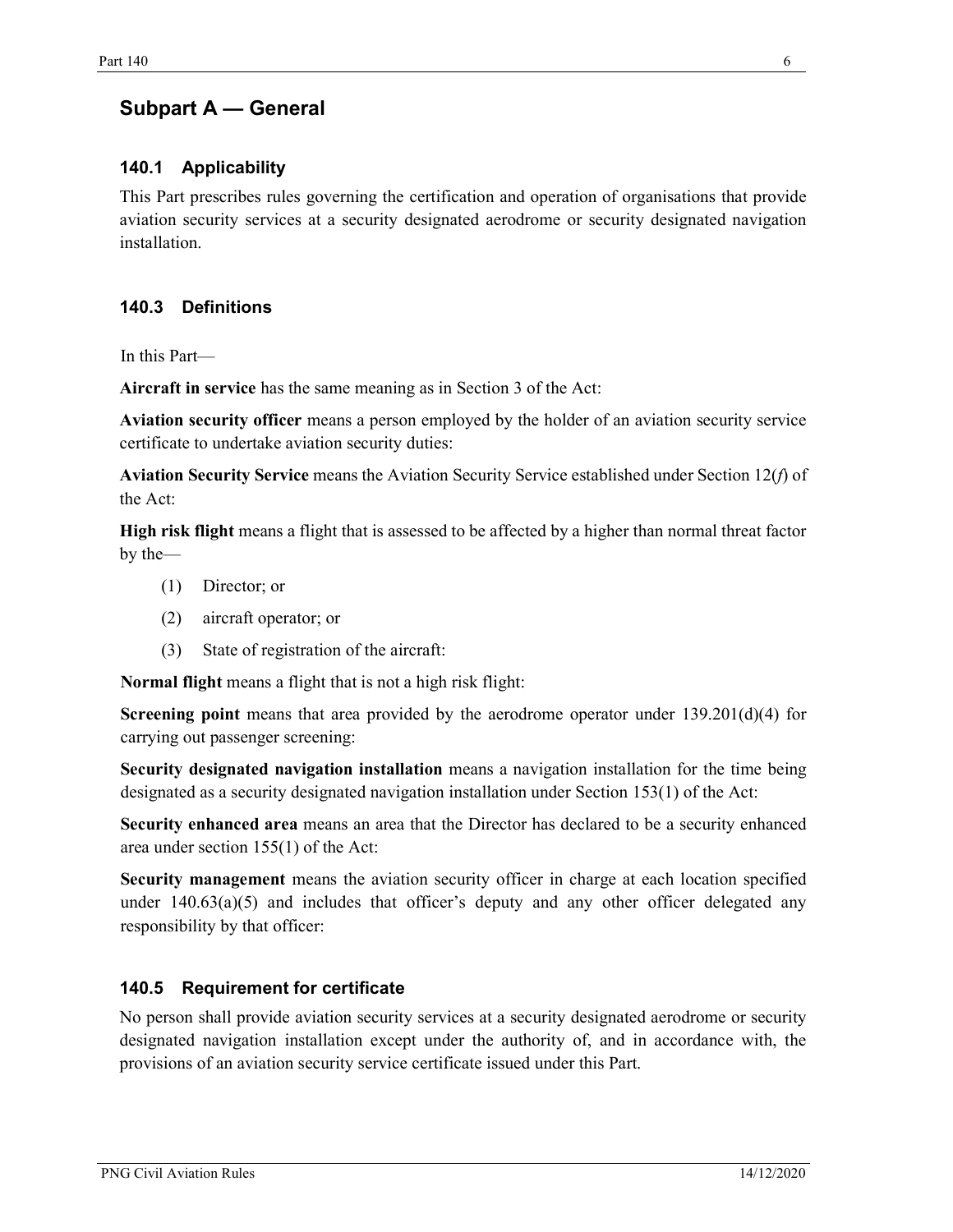#### 140.7 Application for certificate

Each applicant for an aviation security service certificate shall complete form CA 140/01 and submit it to the Director with—

- (1) the exposition required by 140.63; and
- (2) payment of the appropriate application fee.

#### 140.9 Issue of certificate

Subject to section 49 of the Act, the Director shall issue an aviation security service certificate if—

- (1) the applicant's senior persons required by 140.51 are fit and proper persons; and
- (2) the Director is satisfied that the applicant is—
	- (i) the Aviation Security Service; or
	- (ii) an operator of a security designated aerodrome or security designated navigation installation that will provide aviation security services at that aerodrome or navigation installation; or
	- (iii) an airline; and
- (3) the applicant's exposition meets the requirements of Subpart B; and
- (4) the granting of the certificate is not contrary to the interests of aviation security.

#### 140.11 Duration of certificate

- (a) An aviation security service certificate may be granted or renewed for a period of up to five years.
- (b) An aviation security service certificate shall remain in force until it expires or is suspended or revoked.
- (c) The holder of an aviation security service certificate that expires or is revoked shall forthwith surrender the certificate to the Director.
- (d) The holder of an aviation security service certificate that is suspended shall produce the certificate to the Director for appropriate endorsement.

#### 140.13 Renewal of certificate

- (a) An application for the renewal of an aviation security service certificate shall be made by the certificate holder on form CA140/01.
- (b) The application for the renewal shall be made before the application renewal date specified on the certificate or, if no such renewal date is specified, not less than 30 days before the certificate expires.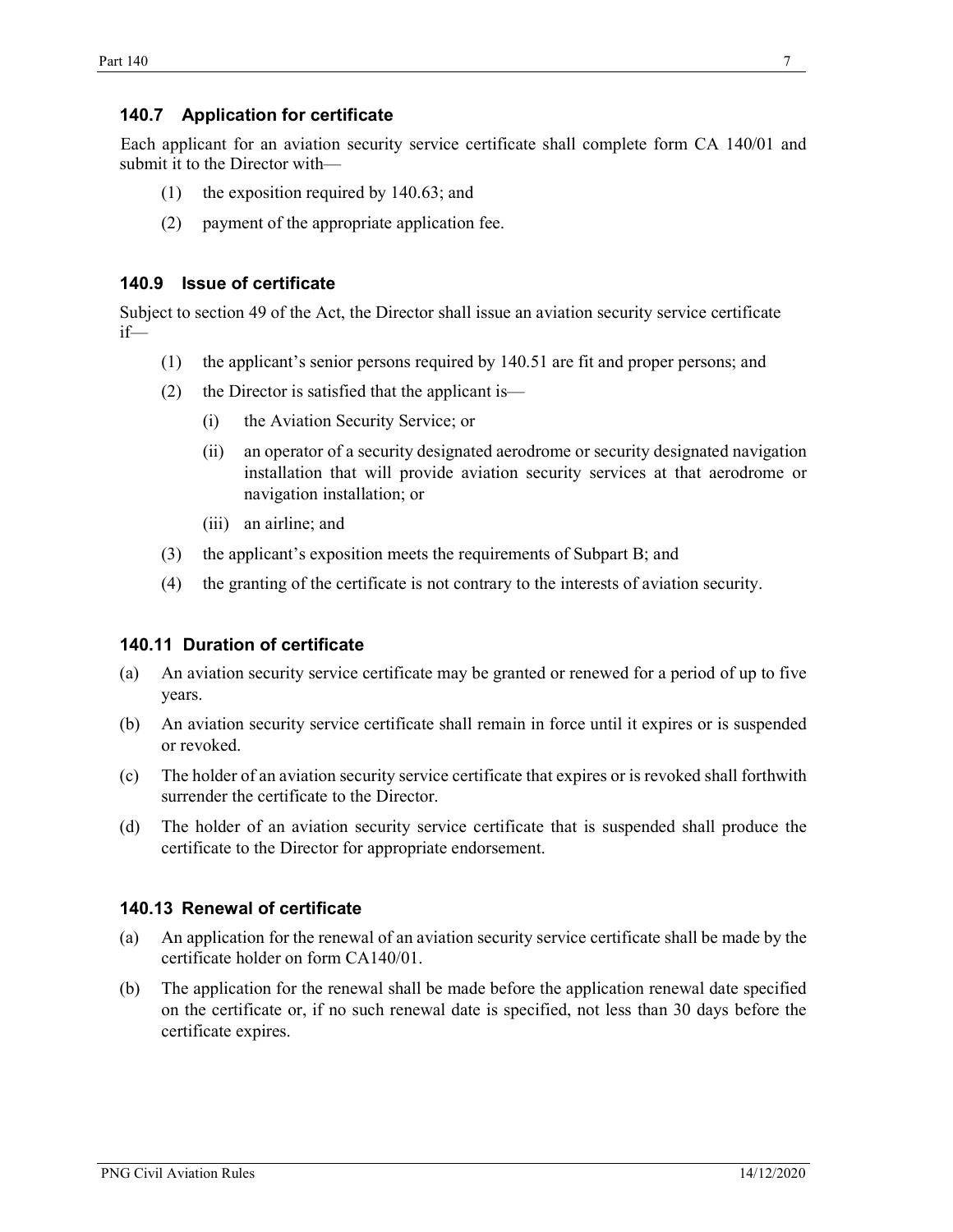# Subpart B — Certification Requirements

#### 140.51 Personnel requirements

- (a) Each applicant for an aviation security service certificate shall employ—
	- (1) a senior person identified as the Chief Executive who has the authority within the applicant's organisation to ensure that all activities undertaken by the organisation can be financed and carried out in accordance with the requirements prescribed by this Part; and
	- (2) a senior person or group of senior persons—
		- (i) responsible for ensuring that the applicant's organisation complies with the requirements of this Part; and
		- (ii) ultimately responsible to the Chief Executive; and
	- (3) sufficient personnel to plan, inspect, supervise, and carry out the aviation security services detailed under 140.63(a)(7).
- (b) The applicant shall—
	- (1) establish a procedure to initially assess the ability of each applicant to a position of an aviation security officer to perform the duties and requirements of that position, taking into account each applicant's—
		- (i) education; and
		- (ii) communication skills; and
		- (iii) character; and
		- (iv) experience; and
		- (v) health; and
	- (2) designate those of its employees who will be aviation security officers; and.
	- (3) establish a procedure to train and maintain the competence of its aviation security officers in accordance with A.24; and
	- (4) provide personnel who are authorised to plan, inspect, supervise, and carry out the aviation security services detailed under  $140.63(a)(7)$  with written evidence of the scope of their authorisation.
- (c) The applicant must establish procedures to ensure that—
	- (1) background checks are completed in respect of persons implementing security controls, persons with unescorted access to security restricted areas, and persons with access to sensitive aviation security information prior to their taking up these duties or accessing such areas or information; and
	- (2) recurrent background checks are applied to such persons at an interval of not more than 2 years; and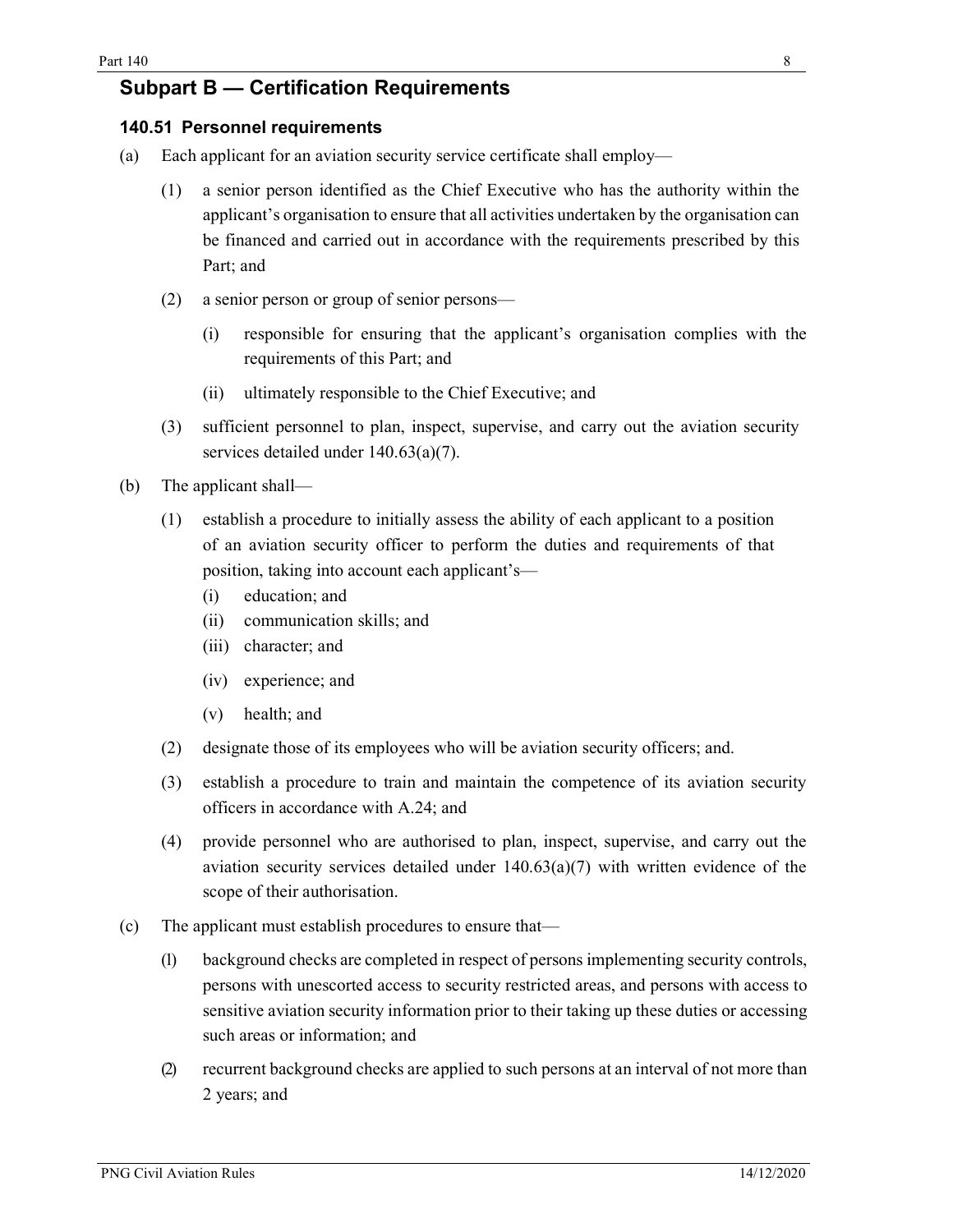#### 140.53 Security functions and duties

Each applicant for an aviation security service certificate shall, at each location specified in its exposition, have the following functions and duties—

- (1) where the applicant is the Aviation Security Service, to carry out those functions and duties specified in Section 152(1) of the Act.
- (2) where the applicant is an air operator, or the operator of a security designated aerodrome, to carry out—
	- (i) passenger, crew and baggage screening of all international and domestic aircraft passenger services and of such other services where the screening is judged advisable by the Director; and
	- (ii) where necessary, searches of aircraft; and
	- (iii) aerodrome security patrols; and
	- (iv) screening and searching of any person, item, substance or vehicle that is present in, or about to enter, a security area or security enhanced area as required where the screening is judged advisable by the Director; and
- (3) where the applicant is the operator of a security designated navigation installation, to carry out patrols of that designated navigation installation.

# 140.55 Establishment of operations procedures

- (a) Where the applicant for an aviation security service certificate is the Aviation Security Service, an air operator, or the operator of a security designated aerodrome, it must establish procedures necessary to enable the requirements in Appendix A to be complied with.
- (b) Where the applicant for an aviation security service certificate is the operator of a security designated navigation installation, it must establish procedures necessary to enable the requirements in Appendix A, paragraph A.12(d) to be complied with.
- (c) Where the applicant for an aviation security service certificate is the Aviation Security Service, an air operator, or the operator of a security designated aerodrome it must establish procedures to -
	- (1) ensure the use of randomness and unpredictability in the implementation of security measures, as appropriate; and
	- (2) ensure the use of appropriate screening methods that are capable of detecting the presence of explosives and explosive devices carried by persons other than passengers on their persons or in their items carried.
	- (3) where the methods in paragraph (2) are not applied continuously, they must be used in an unpredictable manner.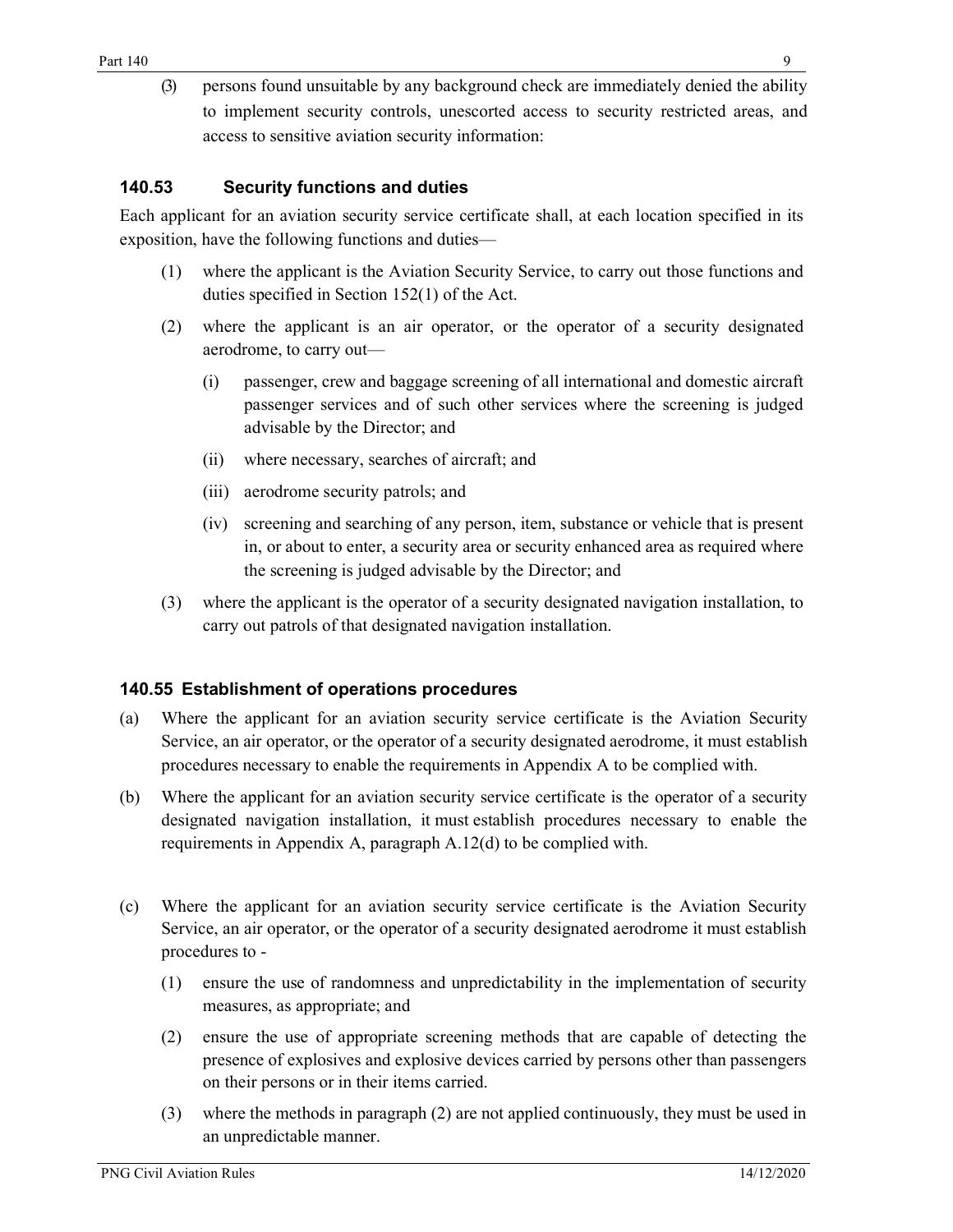- (d) Where the applicant for an aviation security service certificate is the Aviation Security Service, an air operator, or the operator of a security designated aerodrome, it shall establish and implement procedures on:
	- (1) the identification systems in respect of persons and vehicles in order to prevent unauthorized access to airside areas and security restricted areas; and
	- (2) access to be granted to only those with operational need or other legitimate reason to be there, and identity and authorisation must be verified at designated checkpoints before access is allowed to airside areas and security restricted areas; and
	- (3) ensuring that persons other than passengers, together with items carried, must be screened prior to entry into airport security restricted areas.

# 140.57 Documentation

- (a) Each applicant for an aviation security service certificate must establish a procedure to ensure all documentation that is necessary to support the aviation security services that it provides is available to all personnel who need access to the documentation to carry out their duties.
- (b) The documentation referred to in paragraph (a) must include—
	- (1) all relevant legislation; and
	- (2) all relevant international technical manuals or notices on aviation security; and
	- (3) documentation issued to the certificate holder by the Director; and
	- (4) the certificate holder's exposition.
- (c) The applicant must establish a procedure to control all documents referred to in paragraph(a) to ensure that—
	- (1) the documents are reviewed and approved by appropriate personnel prior to issue; and
	- (2) current issues of relevant documents are available to personnel at all locations where they need access to such documents; and
	- (3) outdated documents are promptly removed from all points of issue or use; and
	- (4) changes to documents are reviewed and approved by appropriate personnel; and
	- (5) the current issue of each document can be identified; and
	- (6) its exposition is amended so as to remain a current description of the service provider, its services, procedures, and facilities.
- (d) The applicant must establish a procedure to provide and maintain a copy of its exposition at each location specified under 140.63(a)(5); and
- (e) The applicant for an aviation security service certificate ensure that where any work relating to compliance with this Part is intended to be contracted out to any other organisation, the contractual provisions by which the holder of an aviation security service certificate ensures that any such contractor or other agent complies with the requirements of the holder's aviation security service organization exposition; and
- (f) The applicant for an aviation security service certificate responsible for the implementation of relevant elements of the National Civil Aviation Security Programme (NCASP) must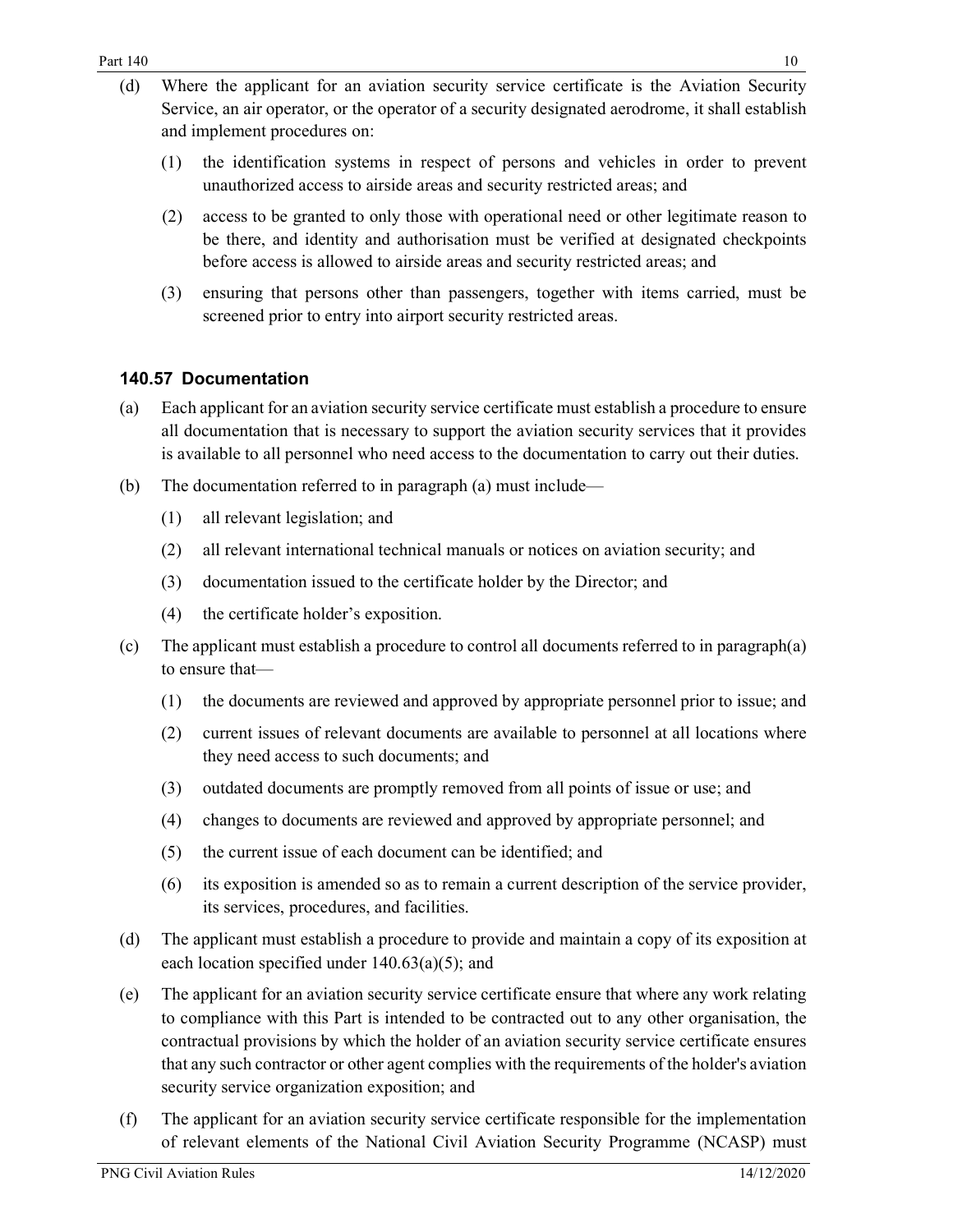establish a procedure to periodically verify at an interval of not more than 12months that the implementation of security measures outsourced to external service providers is in compliance with the holder's aviation security service organization exposition. compliance with the holder's aviation security service organization exposition in reference to Rule 140.63.

#### 140.59 Records

- (a) Each applicant for an aviation security service certificate must establish a procedure to identify, collect, index, store, and maintain the records that are necessary to ensure compliance with this Part.
- (b) The applicant must establish a procedure to—
	- (1) maintain a register of its aviation security officers, including details of their experience, qualifications, competence, training, medical assessment, and current authorisations; and
	- (2) ensure that—
		- (i) all records are of a legible and permanent nature; and
		- (ii) the records required by paragraph  $(b)(1)$  are retained for 2 years from the date the person ceases to be authorised by the certificate holder; and
		- (iii) the records required other than by paragraph  $(b)(1)$  are retained for 2 years.

# 140.61 Quality Management System

An applicant for the grant of an aviation security service organisation certificate must establish and implement a quality management system which meets the requirements of Part 100 Subpart C.

# 140.63 Organisation exposition

- (a) Each applicant for an aviation security service certificate shall provide the Director with an exposition that shall contain—
	- (1) a statement signed by the Chief Executive, on behalf of the organisation, confirming that the exposition—
		- (i) defines the organisation and demonstrates its means and methods for ensuring ongoing compliance with this Part; and
		- (ii) will be required to be complied with by its personnel at all times; and
	- (2) the titles and names of the persons required by  $140.51(a)(1)$  and (2); and
	- (3) the duties and responsibilities of the persons specified in paragraph (a)(2) including matters in respect of which they deal directly with the Director on behalf of the organisation; and
	- (4) an organisation chart showing associated lines of responsibility of the persons and supervisory persons specified in paragraph (a)(2); and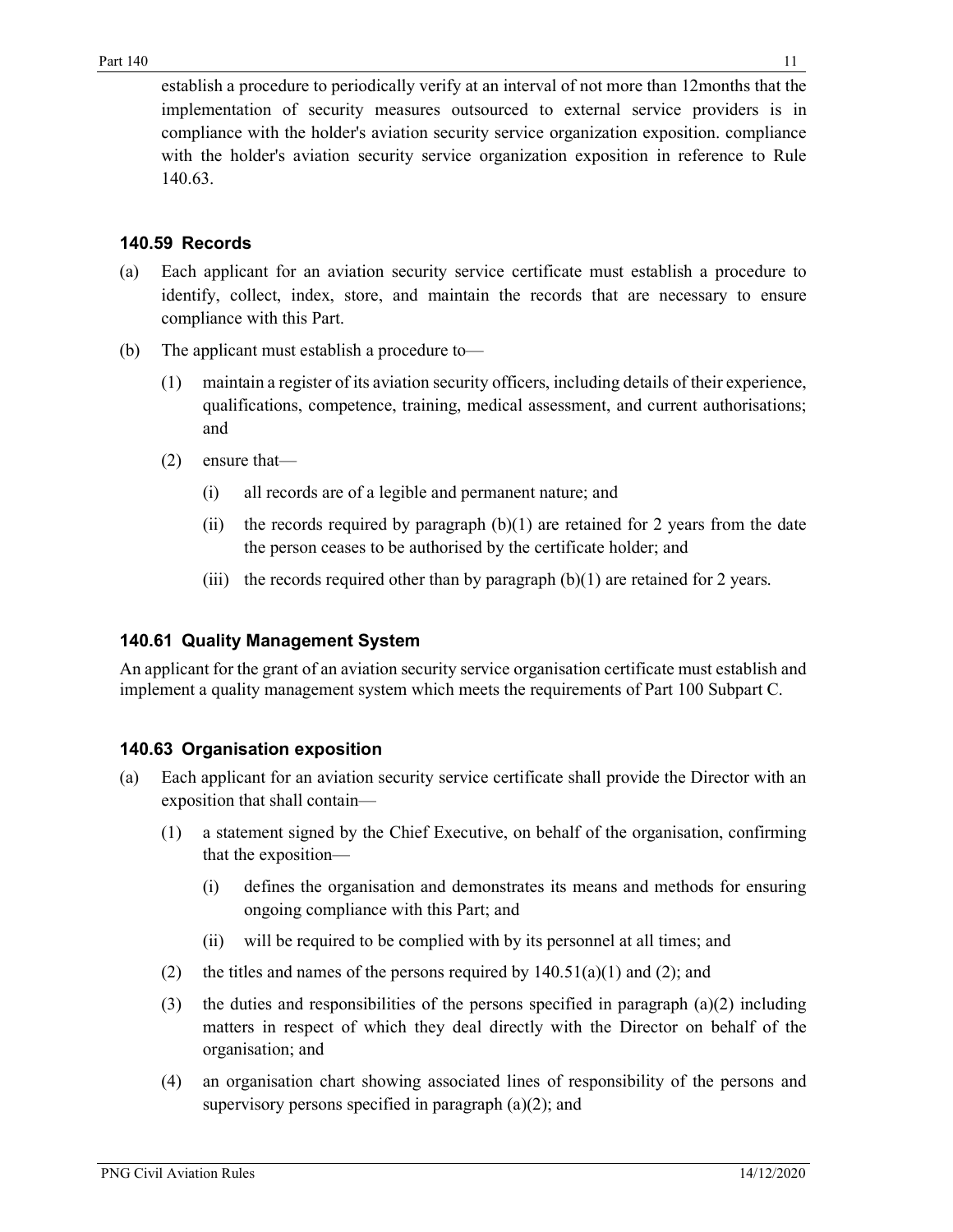- (5) details of each location where the organisation intends to provide aviation security services and the facilities at each location; and
- (6) a summary of the organisation's staffing structure to be used at each location listed under paragraph (a)(5); and
- (7) details of the aviation security services to be provided at each location; and
- (8) details of the scope of the medical examination report and the method of assessment of fitness required by A.23; and
- (9) details of the applicant's procedures required by—
	- (i) rule 140.55 regarding the operating procedures; and
	- (ii) rule 140.57 regarding control and distribution of aviation security documentation; and
	- (iii) rule 140.59 regarding the identification, collection, indexing, storage, and maintenance of records; and
	- (iv) rule 140.61 regarding quality management system of the applicant's organisation; and
	- (v) rule 140.57(f) regarding periodic verification of implementation of security measures outsourced to external service providers is in compliance with the holder's aviation security service organization exposition.
- (10) details of the applicant's procedure to develop and implement a training program and a certification system that ensures that instructors are qualified in the applicable subject matters in accordance with the National Civil Aviation Security Programme (NCASP); and
- (11) details of the applicant's procedure to ensure that personnel involved with or responsible for the implementation of various aspects of the National Civil Aviation Security Programme (NCASP) and those authorized to have unauthorized access to airside areas receive initial and recurrent security awareness training; and
- (12) details of the applicant's procedure to-
	- (i) ensure that persons implementing security controls possess all competencies required to perform their duties and are appropriately selected and trained according to the requirements of the PNG national civil aviation security programme (PNG NCASP) and that appropriate records are maintained up-todate; and
	- (ii) ensure relevant standards of performance must be established and initial and periodic assessments must be introduced to maintain those standards.
- (13) procedures to control, amend, and distribute the exposition.
- (b) The Director shall not issue the applicant with an aviation security service certificate unless the applicant's exposition is acceptable to the Director.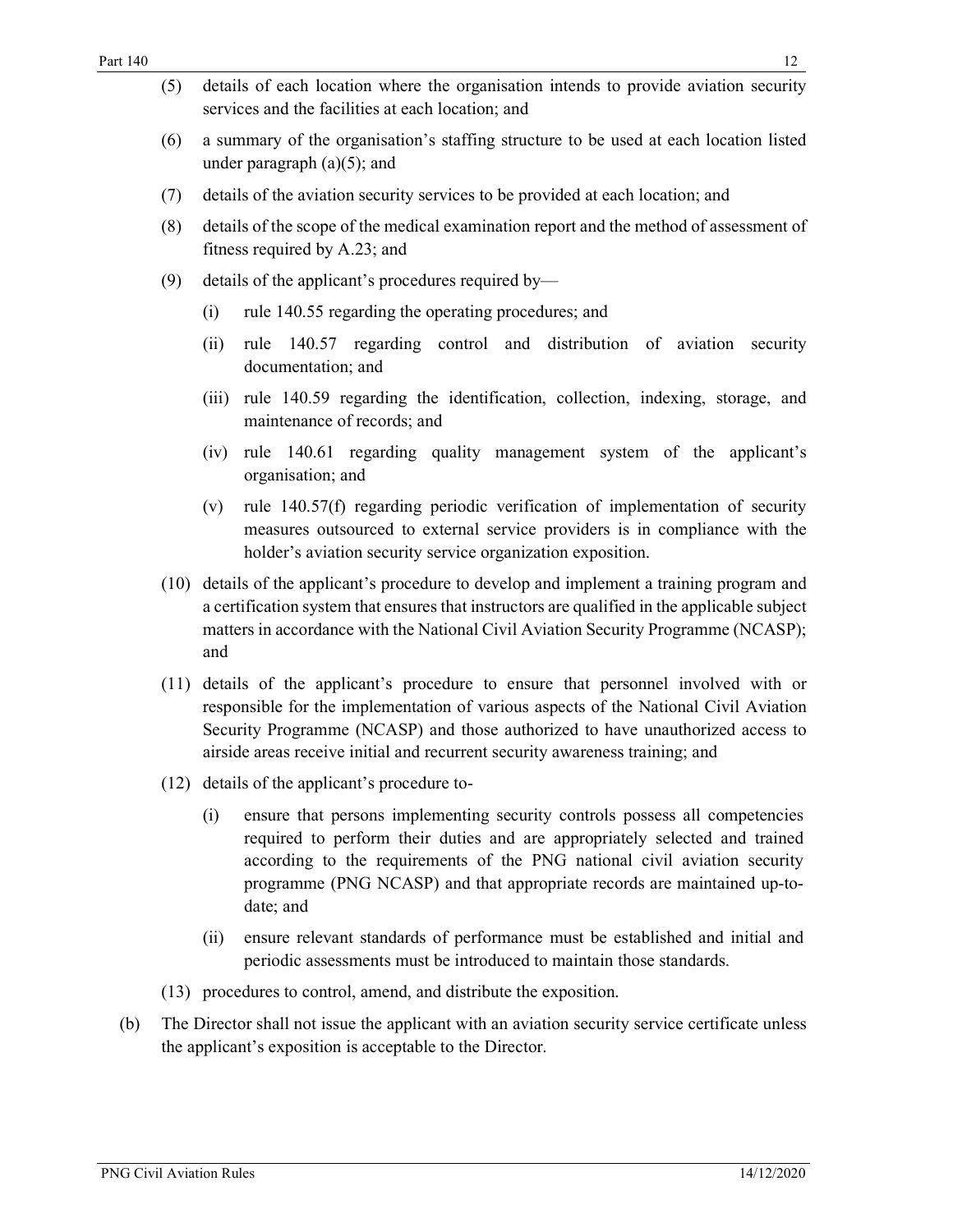# Subpart C — Operating Requirements

#### 140.101 Continued compliance

Each holder of an aviation security service certificate shall continue to—

- (1) hold at least one complete and current copy of its exposition at each location specified in its exposition; and
- (2) comply with all the procedures and systems detailed in its exposition; and
- (3) make each applicable part of its exposition available to personnel who are required to comply with those parts in the performance of their duties; and
- (4) meet the standards and comply with the requirements of—
	- (i) Subpart B; and
	- (ii) those parts of Appendix A for which it is required to have procedures under 140.55.

#### 140.103 Changes to the exposition

- (a) Each holder of an aviation security service certificate shall—
	- (1) ensure that its exposition is amended so as to remain a current description of its organisation; and
	- (2) ensure any amendment to its exposition meets the applicable requirements of this Part; and
	- (3) comply with the amendment procedure contained in its exposition; and
	- (4) provide the Director with a copy of each amendment to its exposition as soon as practicable after the amendment is incorporated into its exposition; and
	- (5) make such amendments to its exposition as the Director may consider necessary in the interests of aviation security.
- (b) Where the certificate holder proposes to make a change to any of the following, prior application to and acceptance by the Director is required—
	- (1) the chief executive:
	- (2) the listed senior persons:
	- (3) the location at which aviation security services may be provided:
	- (4) the scope for which the certificate is granted:
	- (5) the organisation's quality management system.
- (c) An application to make any of the changes specified in paragraph (b) shall be made by the certificate holder on form CA 140/01.
- (d) The Director may prescribe conditions during or following any of the changes specified in paragraph (b).
- (e) The certificate holder shall comply with any conditions prescribed under paragraph (d).
- (f) Where any of the changes specified in paragraph (b) requires an amendment to the certificate, the certificate holder shall forward the certificate to the Director as soon as practicable.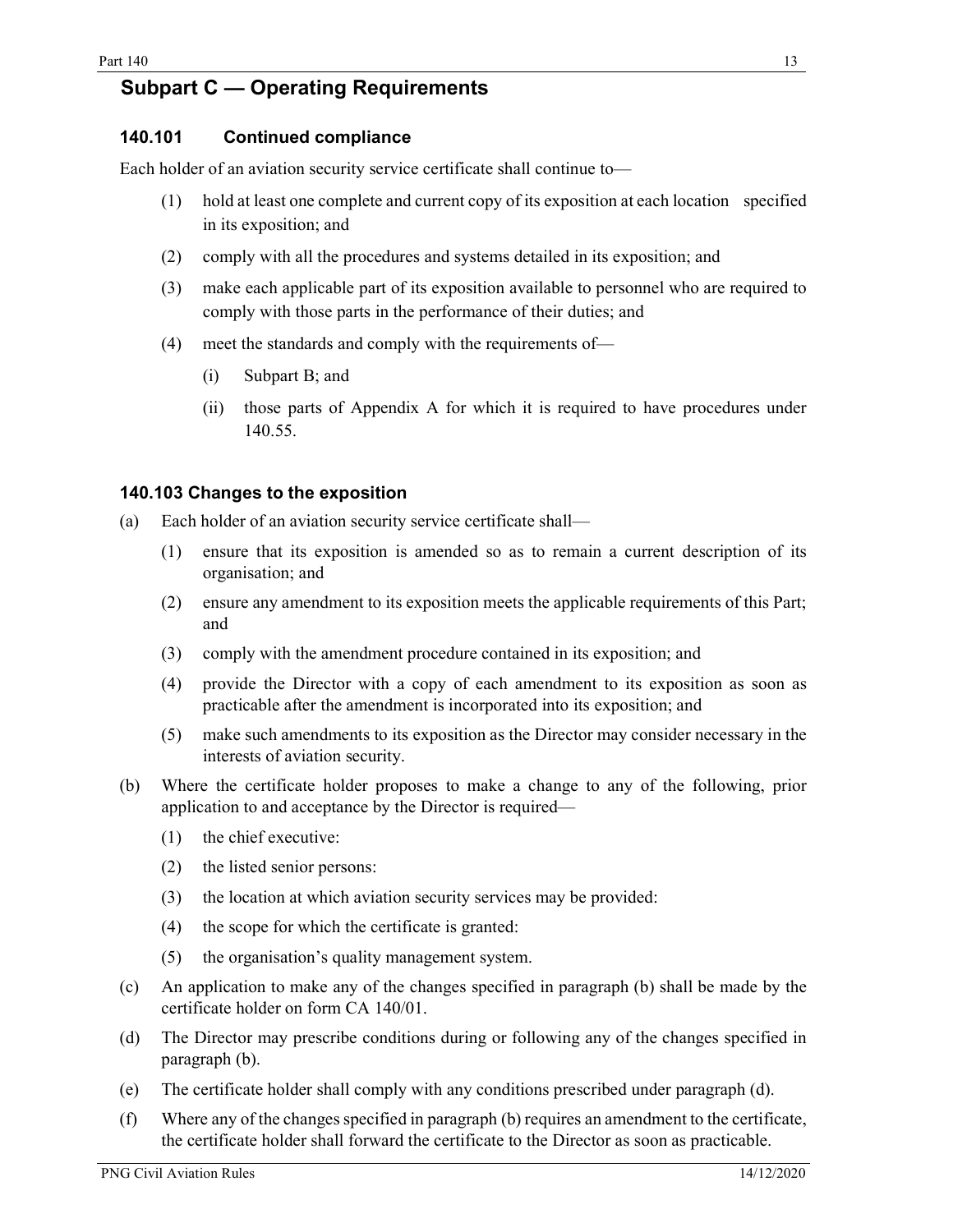# Subpart D – Transition Provisions

#### 140.151 Transition

Transition provisions detailed in Part 20 apply to this Part.

# Appendix A — Security Operational Standards

#### A.1 Sterile area search

The holder of an aviation security service certificate shall—

- (1) ensure that its aviation security officers carry out a sterile area search to confirm the integrity of each sterile area in the following circumstances
	- i prior to the commencement of a period of passenger screening; and
	- ii when the sterile nature of the area may have been compromised; and
- (2) ensure that its aviation security officers, when carrying out a sterile area search—
	- (i) ensure no unauthorised article has been left or hidden in the sterile area; and
	- (ii) ensure that all persons screened are kept segregated from all persons who have not been screened; and
- (3) carry out tests or checks, to confirm—
	- (i) the thoroughness of any search of a sterile area, within each 28-day cycle; and
	- (ii) the proficiency of each aviation security officer carrying out sterile area searches, within each 150-day cycle, in accordance with the recurrent testing provisions of A.245.

#### A.2 Security control of sterile areas

The holder of an aviation security service certificate shall ensure that—

- (1) all goods and supplies that are to be taken or delivered into any sterile area by a person other than a passenger are subjected to screening or security control to ensure that no unauthorised article is introduced on board any aircraft by this means; and
- (2) its aviation security officers monitor movements within the sterile area to confirm the integrity of the sterile area.

# A.3 Reserved

#### A.4 Screening point security and equipment

The holder of an aviation security service certificate shall ensure—

(1) that screening points be situated so that every person entering the sterile area from any area not subject to security control must pass through them; and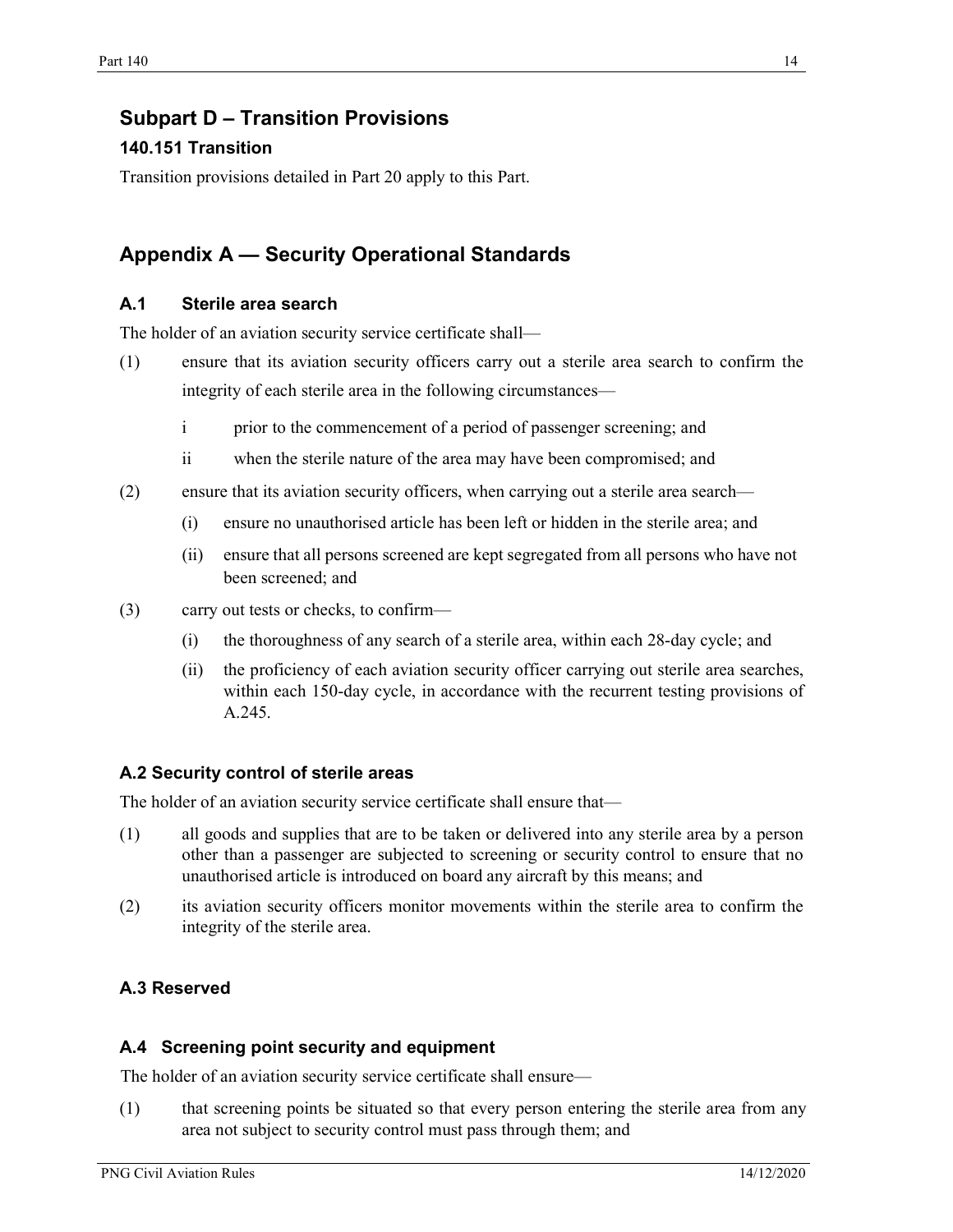| (2) | sufficient personnel and equipment are available to carry out screening at such a speed    |
|-----|--------------------------------------------------------------------------------------------|
|     | that standards can be maintained without the departure of the aircraft being unnecessarily |
|     | delayed; and                                                                               |
|     |                                                                                            |

- (3) uplifted items suitable for carriage on an aircraft are passed to the air operator concerned for carriage as hold stowed baggage; and
- (4) its aviation security officers are instructed in the use of standard test pieces to ensure that they can competently check the screening equipment; and
- (5) any metal detector used at a screening point is—
	- (i) tested with a standard test piece acceptable to the Director prior to the commencement of a period of passenger screening; and
	- (ii) only used if it gives a positive reaction to the standard test piece; and
- (6) any x-ray apparatus used at a screening point is tested in a manner acceptable to the Director.

# A.5 Screening of the person

- (a) The holder of an aviation security service certificate shall inform all persons about to undergo screening, by notice posted at each screening point, that—
	- (1) screening of the person or their baggage is only undertaken with the consent of that person; and
	- (2) any person refusing to be screened will be denied entry beyond that point; and
	- (3) any passenger refusing to be screened may be refused carriage by the air operator.
- (b) The certificate holder shall—
	- (1) ensure that its aviation security officers do not allow any person to enter a sterile area through any screening point unless an officer screens that person; and
	- (2) ensure that its aviation security officers do not allow any departing international passenger to enter a sterile area unless an officer screens that passenger, except those specifically exempted by the National Executive Council; and
	- (3) ensure that its aviation security officers, when screening any person, ensure that person is not carrying or in possession of any unauthorised article; and
	- (4) carry out tests or checks to confirm—
		- (i) the thoroughness of any screening, within each 28-day cycle; and
		- (ii) the proficiency of each aviation security officer carrying out the screenings, within each 150-day cycle, in accordance with the recurrent testing provisions of A.245.; and
	- (5) ensure the screening of the person is carried out in an unpredictable manner, if the screening methods are not applied continuously.

# A.6 Screening by x-ray

- (a) The holder of an aviation security service certificate shall ensure its aviation security officers, when screening any carry-on article or checked baggage by the use of x-ray—
	- (1) satisfy themselves that it does not contain any unauthorised article; and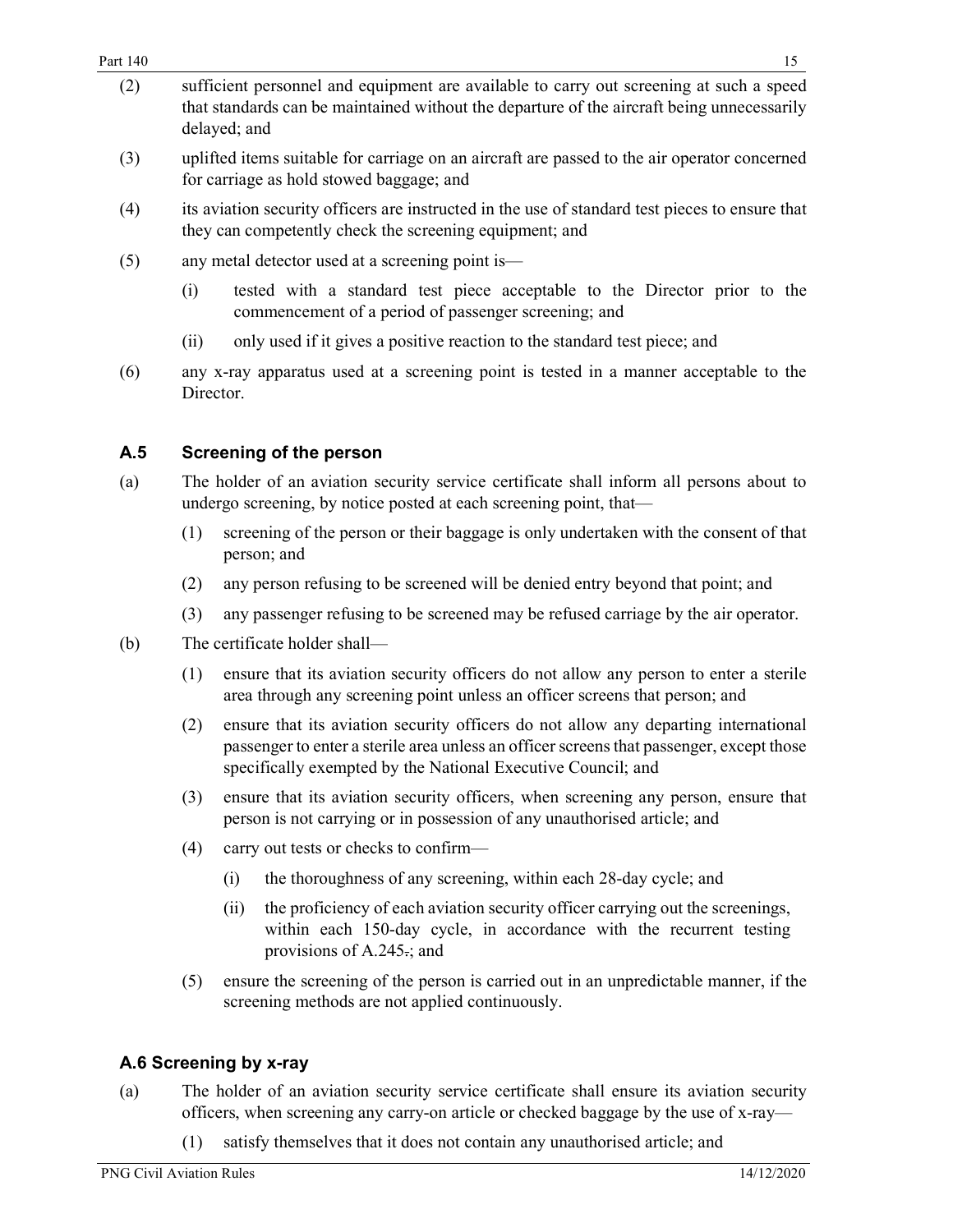- (3) do not continuously view the presented image on x-ray monitors for periods exceeding 2 hours for checked baggage screening.; and
- (b) Where an article contained within another article or within the baggage cannot be positively identified by x-ray examination as not being an unauthorised article, or where any doubt exists, the certificate holder shall ensure its aviation security officers do not allow the article or the person who is carrying the article to enter the sterile area until positive identification of the article is made by an officer.
- (c) The certificate holder shall carry out tests or checks, to confirm—
	- (1) the thoroughness of any x-ray screening, within each 28-day cycle; and
	- (2) the proficiency of each aviation security officer carrying out x-ray screening, within each 150-day cycle, in accordance with the recurrent testing provisions of A.245.

#### A.7 Hand search of carry-on and checked baggage

- (a) The holder of an aviation security service certificate shall ensure that—
	- (1) its aviation security officers, when checking carry-on or checked baggage by hand, satisfy themselves that it does not contain any unauthorised article; and
	- (2) unless its aviation security officers are satisfied that any carry-on or check baggage does not contain any unauthorised article, the carriage of that baggage in the aircraft is prohibited, and an officer informs the operator of the aircraft; and
	- (3) where there is any cause to suspect that any item contains an explosive device, its aviation security officers comply with the procedure required by A.12(b)(5).
- (b) The certificate holder shall ensure that where a passenger declines to have any computer, video camera, or similar item examined by x-ray, its aviation security officers do not allow the item or the person who is carrying the item to enter the sterile area until an officer—
	- (1) where practicable, hand searches the item and requests the passenger to operate the equipment; and
	- (2) where a hand search is not practicable, clears the item for carriage on board provided—
		- (i) the item operates satisfactorily; and
		- (ii) it is apparent that the item is in new, or near new condition; and
		- (iii) there is no sign that the outer case of the item has been tampered with or modified, including case-holding screw damage; and
		- (iv) the behaviour of the passenger does not give cause for concern; and
		- (v) there is no other reason to be concerned as to the item, or its contents.
- (c) The certificate holder shall carry out tests or checks, to confirm—
	- (1) the thoroughness of any hand search, within each 28-day cycle; and
	- (2) the proficiency of each aviation security officer carrying out hand searches, within each 150-day cycle, in accordance with the recurrent testing provisions of A.245.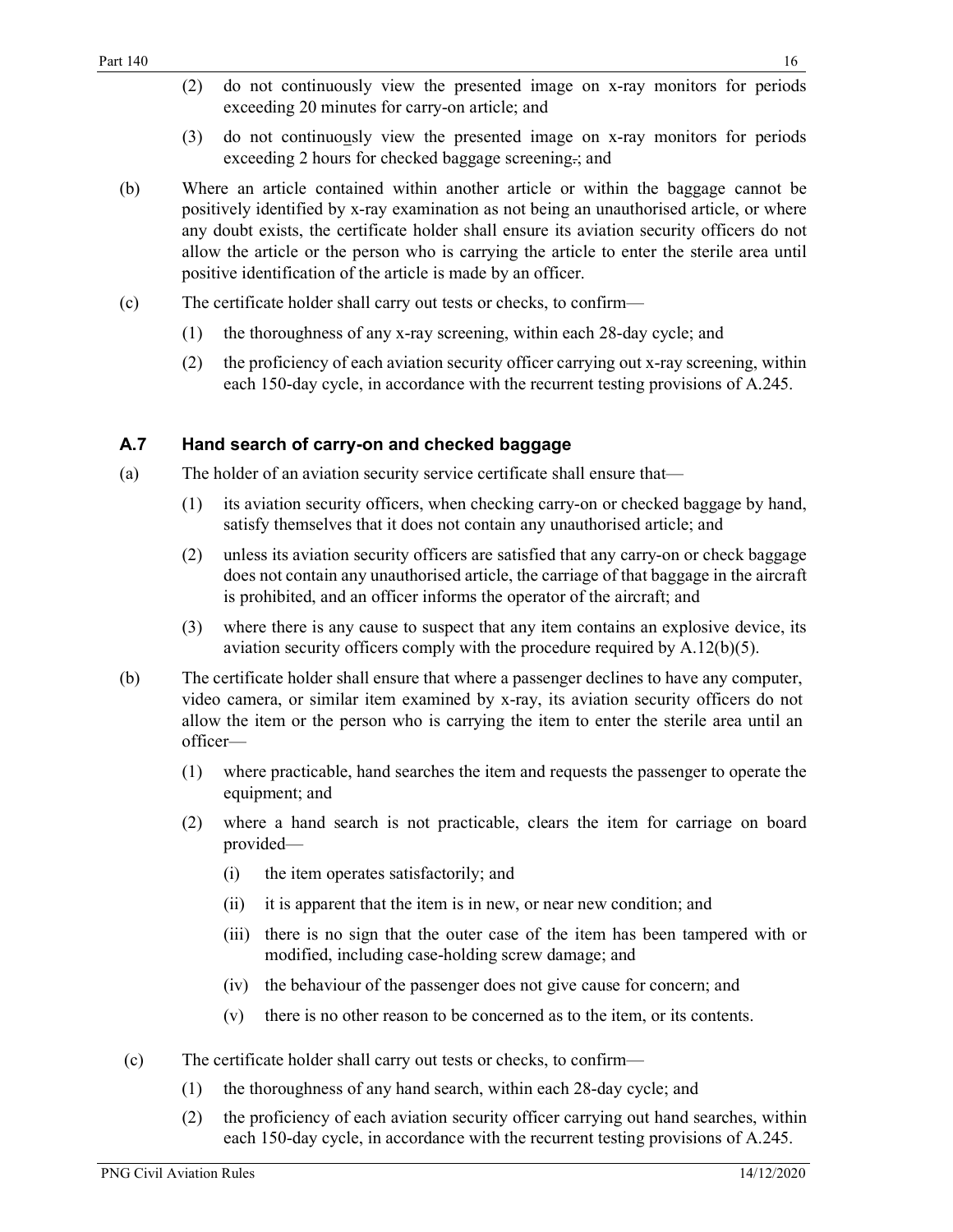#### A.8 Explosive Trace Detection (ETD) testing of carry-on and checked baggage

- (a) The holder of an aviation security service certificate shall ensure that-
	- (1) its aviation security officers, when checking baggage by ETD testing, satisfy themselves that it does not contain any unauthorized article; and
	- (2) unless its aviation security officers are satisfied that any checked baggage does not contain any unauthorized article, the carriage of that baggage on an aircraft is prohibited, and an officer informs the operator of the aircraft; and
	- (3) where there is any cause to suspect that any item contains an explosive device, its aviation security officers comply with the procedure required by A.12(b)(5).
	- (4) where ETD is used as an additional security measures for detecting the presence of explosives in carry-on baggage or on a passenger, intending to travel on an international flight, it is carried out in an unpredictable manner, if the screening method is not applied continuously.
- (b) The certificate holder shall carry out tests or checks, to confirm-
	- (1) The thoroughness of any ETD testing, within each 28-day cycle; and
	- (2) The proficiency of each aviation security officer carrying out ETD testing, within each 150-day cycle, in accordance with the recurrent testing provisions of A.245.

#### A.9 Relinquishment of items – disposal action

The holder of an aviation security service certificate shall—

- (1) establish a procedure for dealing with unauthorised articles relinquished by passengers; and
- (2) ensure that its aviation security officers record details of each unauthorised article taken from any passenger, including—
	- (i) the description of the unauthorised article; and
	- (ii) the name and flight details of the passenger; and
	- (iii) the name of each aviation security officer involved; and (iv) the disposal of the unauthorised article.

# A.10 Surveillance of persons being screened

The holder of an aviation security service certificate shall ensure its aviation security officers—

- (1) on x-ray loading duty—
	- (i) are alert for any person who gives cause for concern; and
	- (ii) ensure carried items are positioned on the conveyer in a manner that facilitates the work of its aviation security officers on x-ray screen examination; and
- (2) on metal detector duty, screen all persons who give cause for concern whether or not they activate the metal detector alarm.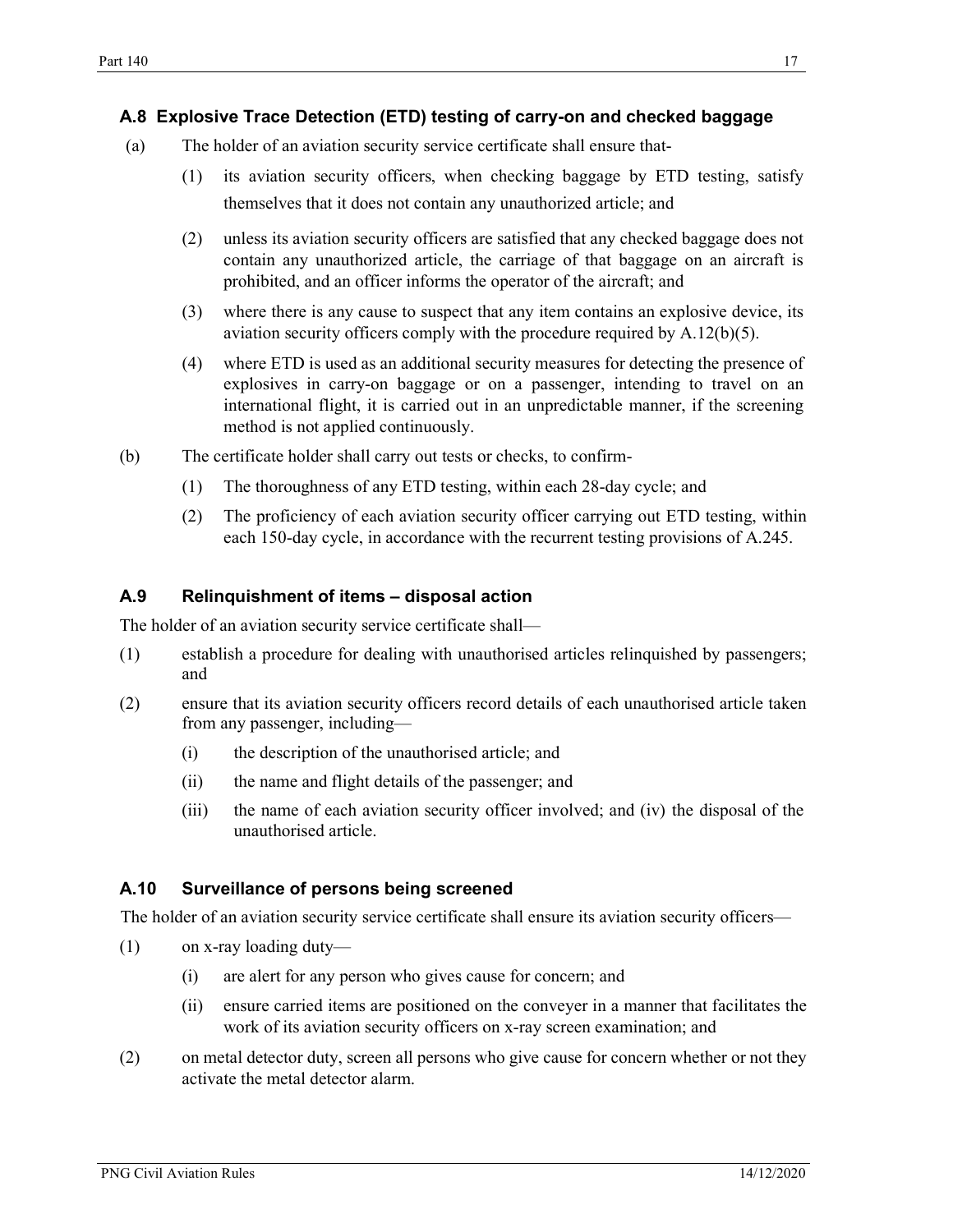#### A.11 Breaches of security screening

- (a) Where screened passengers have had contact with unauthorised unscreened persons in the sterile area the holder of an aviation security service certificate shall ensure that its aviation security officers—
	- (1) remove all persons from the sterile area; and
	- (2) re-search the sterile area to confirm that no unauthorised article has been left in the sterile area; and
	- (3) re-screen all persons entering the sterile area in accordance with A.5(b).
- (b) Where any unauthorised person is found in a sterile area or on board an aircraft, and a mix of screened and unscreened persons has not occurred, it shall be sufficient to search the areas at risk.

#### A.12 Screening point emergencies – action plans and alarms

- (a) The holder of an aviation security service certificate shall have a procedure for dealing with any situation, at each security enhanced areas screening point, when the safety of any person has been or is likely to be compromised.
- (b) The certificate holder shall include in its procedure—
	- (1) the building evacuation procedure applicable to the location of each screening point; and
	- (2) a system to warn other aviation security officers that an emergency exists; and
	- (3) a system whereby its aviation security officers operate covert alarms at each screening point to—
		- (i) alert their local security base and the Police; and
		- (ii) advise other parties in accordance with the requirements of the Aerodrome Emergency Plan required by 139.57 of the existence of an emergency; and
	- (4) actions to be taken—
		- (i) when a person presents an unauthorised article at the screening point, in circumstances that indicate the person may have criminal intentions; and
		- (ii) when an unauthorised article is identified on the x-ray monitor, to ensure its aviation security officers attempt to keep the passenger concerned separated from the suspect item; and
	- (5) when a suspected explosive device has been discovered, a procedure to—
		- (i) alert the Police and the aerodrome operator; and
		- (ii) advise any other parties in accordance with the Aerodrome Emergency Plan; and
		- (iii) assist in evacuating the area; and
		- (iv) assist the police in locating and detaining the offender.
	- (c) The certificate holder shall include in its procedure for each security enhanced area screening point any items listed in paragraph (b).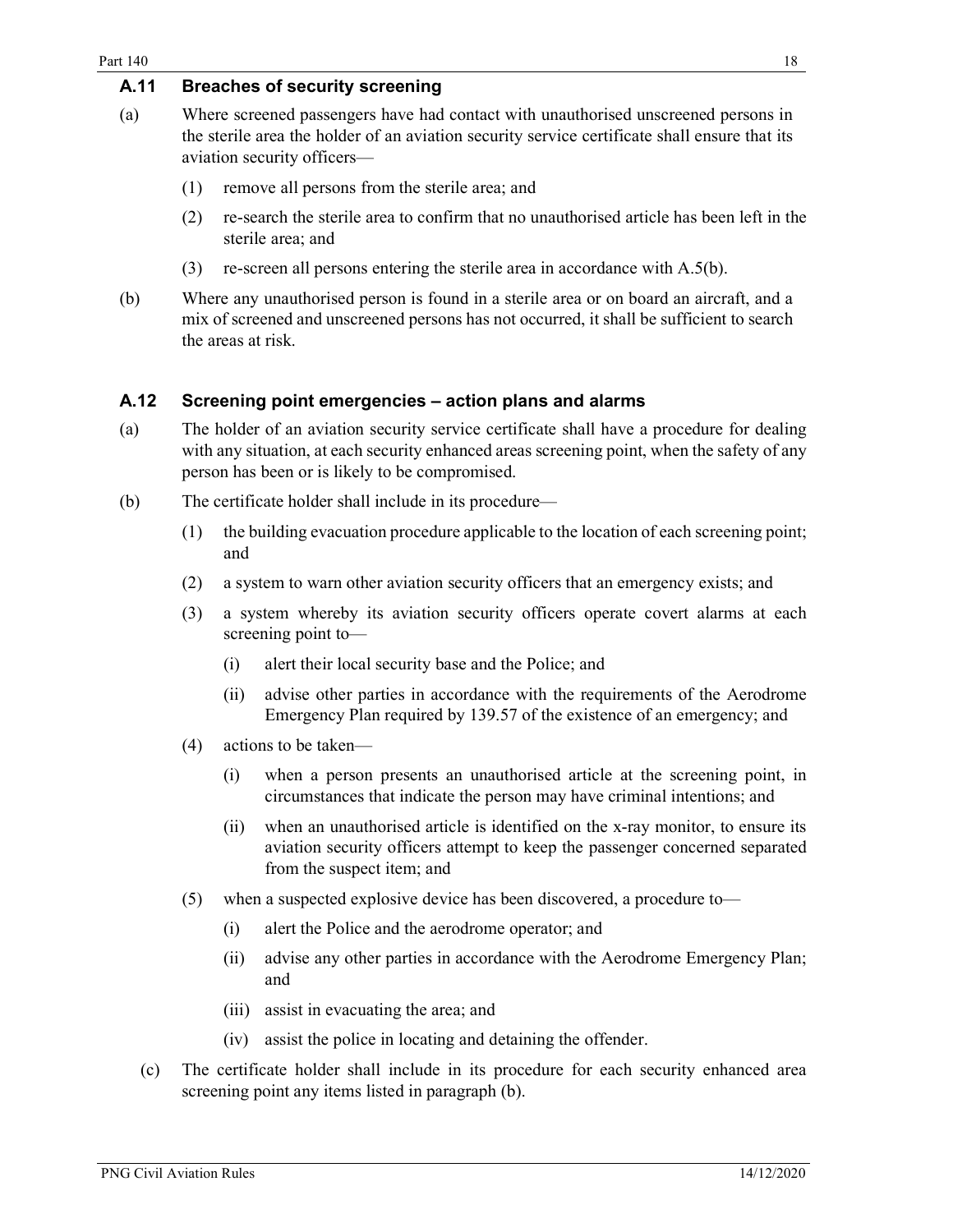#### A.13 Mobile patrol

- (a) Except as provided in paragraph (c) or (d), the holder of an aviation security service certificate shall ensure its aviation security officers maintain mobile patrols 24 hours daily—
	- (1) for the detection of persons who may be a threat to the security of operations at the locations specified in the aviation security service certificate; and
	- (2) to provide a prompt response to security related emergencies at the locations specified in the aviation security service certificate.
- (b) The certificate holder shall ensure its aviation security officers, when carrying out mobile patrols—
	- (1) have a thorough knowledge of the location of facilities in the certificate holder's area of responsibility specified in  $140.63(a)(5)$ ; and
	- (2) ensure a thorough coverage is given to the area referred to in paragraph (b)(1); and
	- (3) ensure patrols are carried out—
		- (i) on an irregular basis; and
		- (ii) to check for unauthorised vehicles and persons; and
		- (iii) to deter unauthorised access to security, or otherwise restricted, areas of the aerodrome; and
	- (4) be at the scene of any security related emergency in the security area or security enhanced area of a security designated aerodrome, within 5 minutes of being requested to attend the emergency; and
	- (5) patrol cargo and freight areas within security areas; and
	- (6) patrol navigation installations within the security areas or security enhanced area of an aerodrome; and
	- (7) inspect all perimeter fencing and barriers of any security area or security enhanced area of the aerodrome to detect any breach of the security perimeter; and
	- (8) ensure the inspection required by paragraph  $(b)(7)$  includes—
		- (i) covering the perimeter at least three times during night and at least three times during day; and
		- (ii) patrols that vary the timing of visits to buildings and facilities; and
		- (iii) checking the integrity of security area or security enhanced area signs; and
		- (iv) maintaining records of each perimeter inspection to ensure that the required coverage is achieved.
- (c) Where the certificate holder is the operator of a security designated navigation installation it may maintain mobile patrols at that installation less than 24 hours daily provided that it ensures its aviation security officers carry out patrols—
	- (1) for the detection of persons who may be a threat to the security of operations at the navigation installation specified in the aviation security service certificate; and
	- (2) to provide a prompt response to security related emergencies at the navigation installation specified in the aviation security service certificate.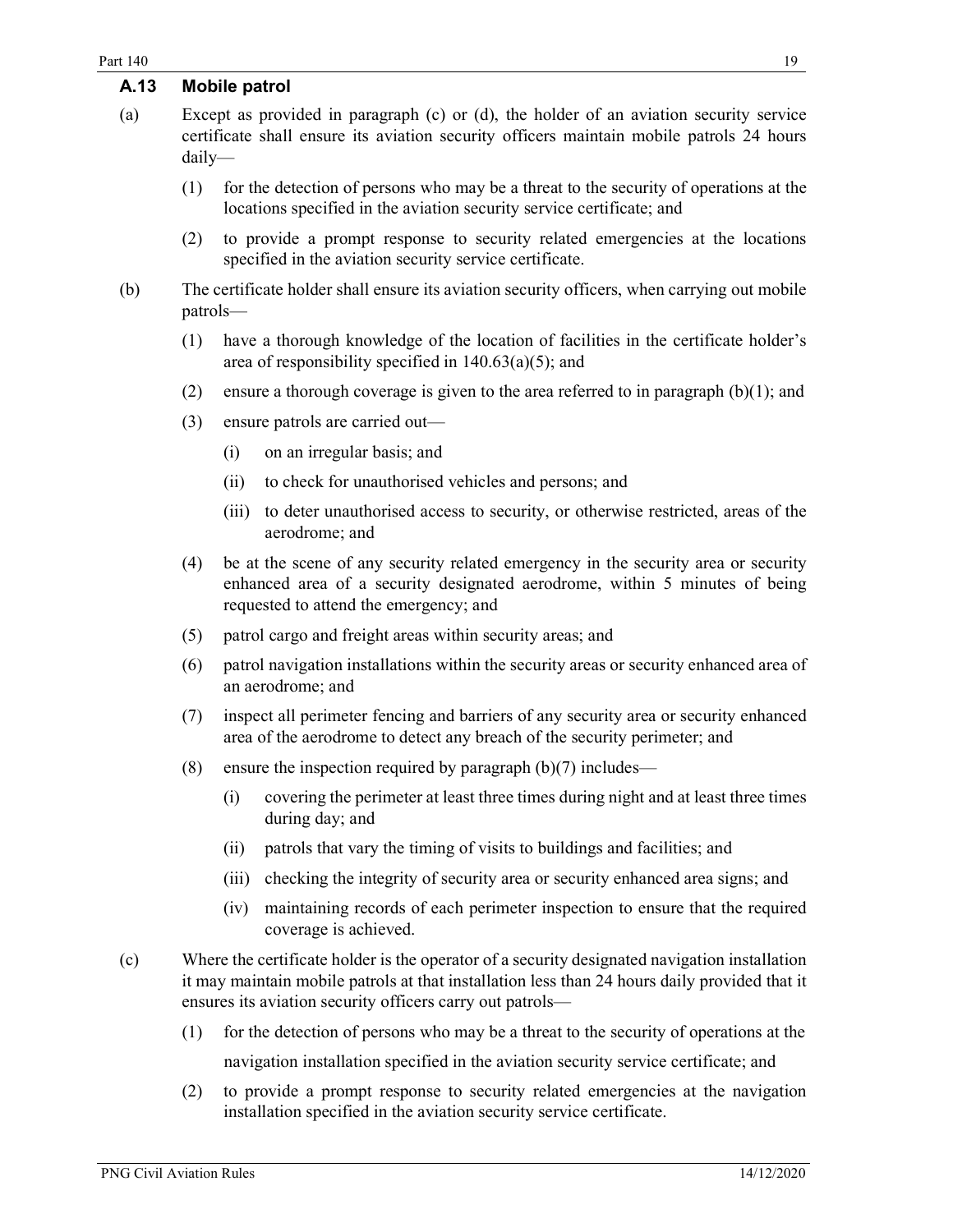# A.14 Check point security

The holder of an aviation security service certificate shall ensure that its aviation security officers—

- (a) on duty at any security check point—
	- (1) allow access beyond the check point only to persons with current and valid identity cards or documentation, in accordance with 139.211; and
	- (2) ensure the check point is secured at any time the check point is left unattended; and
- (b) on duty at a vehicle security check point ensure that only authorised persons and vehicles are allowed beyond that check point.

# A.15 Random security spot checks

The holder of an aviation security service certificate shall ensure that its aviation security officers carry out random security spot checks on—

- (1) persons who are in or are attempting to enter security areas or security enhanced area to ensure that they have current and valid identity cards or documentation, in accordance with 139.211; and
- (2) vehicles to ensure they are authorised to be in the security area or security enhanced area.

#### A.16 Verification – ID cards and licences

The holder of an aviation security service certificate shall ensure that its aviation security officers—

- (1) monitor identification cards and pilot licences used for access purposes; and
- (2) if any doubt exists as to the authenticity of the documentation referred to in subparagraph (1), establish whether the card or licence has been reported lost or stolen, or is otherwise invalid.

# A.17 Security escorts

- (a) The holder of an aviation security service certificate shall have a procedure that determines the circumstances where persons or vehicles are required to be escorted by an aviation security officer.
- (b) The certificate holder shall ensure that each aviation security officer, before commencing a security escort, briefs the escorted person—
	- (1) where the person is in a vehicle, to follow closely behind the escorting vehicle; and
	- (2) to obey all instructions given by the escorting officer.
- (c) If the escorted person is to remain in the security area without an escorting officer in attendance, the officer shall, before leaving the escorted person, brief that person—
	- (1) not to leave the area designated by the escorting officer, without being escorted by an escorting officer; and
	- (2) on how to contact the certificate holder when requiring an escort from that area.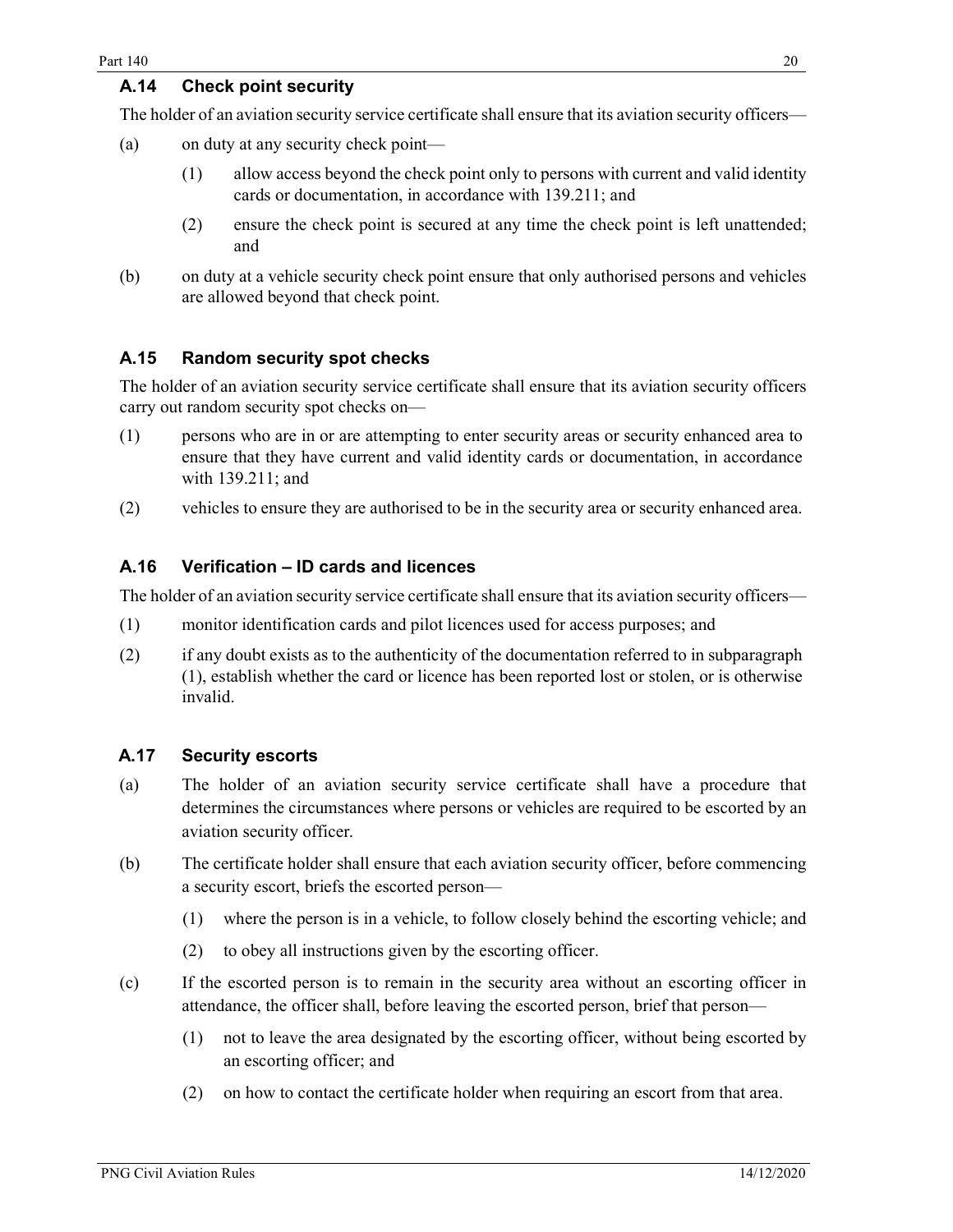#### A.18 Foot patrols

The holder of an aviation security service certificate shall ensure that—

- (1) foot patrols are carried out by its aviation security officers to detect persons who may pose a threat to the security of civil aviation; and
- (2) its aviation security officers who carry out foot patrols—
	- (i) have a thorough knowledge of the location of facilities in their area of responsibility; and
	- (ii) provide thorough patrol coverage of their area of responsibility; and
	- (iii) provide an immediate response to any notified or detected security related incidents.

#### A.19 Aircraft security

a) The holder of an aviation security service certificate shall ensure that—

- (1) its aviation security officers at the aerodrome specified in its certificate—
	- (i) keep all aircraft in service under general surveillance; and
	- (ii) prevent unauthorised persons from approaching or going on board any aircraft in service; and
	- (iii) conduct a walk-round visual inspection of aircraft in service for international destinations with attention being given to those areas where a person or unauthorised article could be concealed; and
- (2) except as provided in paragraph (b), its aviation security officers patrol all aircraft in service for international destinations—
	- (i) on an irregular basis; and
	- (ii) at least once every two hours during night; and
	- (iii) at least once every four hours during day; and
- (3) its aviation security officers request the air operator's representative to attend to the aircraft in the following circumstances—
	- (i) where an unattended aircraft is attached to an air-bridge and is not secure; and
	- (ii) where there is cause for concern that the aircraft has been interfered with.

#### A.20 Patrol vehicles

The holder of an aviation security service certificate shall ensure that each vehicle it uses to patrol security areas or security enhanced area is—

- (1) sign-written and identifiable to other aerodrome users; and
- (2) equipped to a standard acceptable to the Director.

# A.21 Intelligence and information

The holder of an aviation security service certificate shall ensure that classified documentation is—

(1) secured in a locked safe or cabinet depending on its classification; and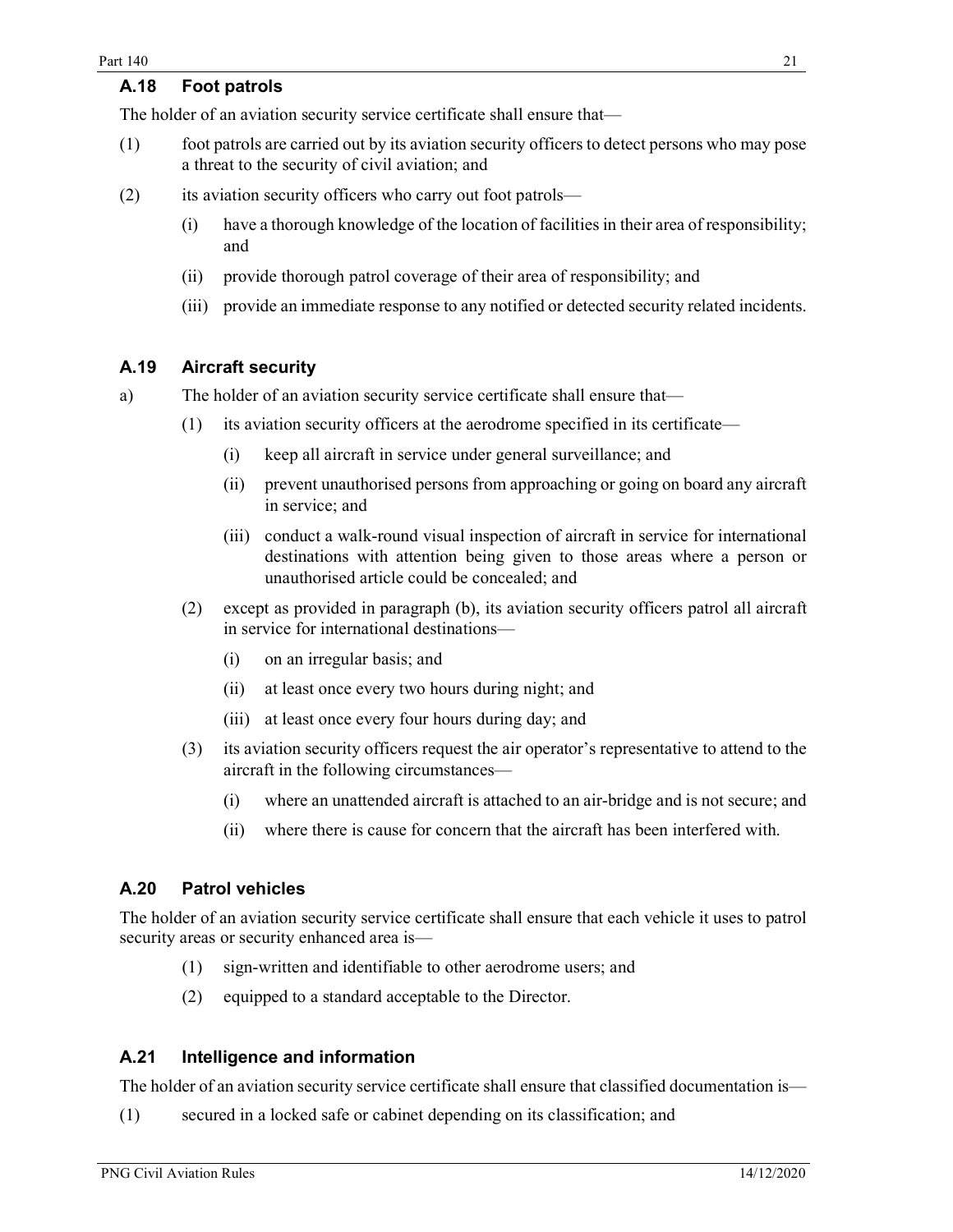# A.22 Liaison with other organisations

- (a) The holder of an aviation security service certificate shall, for each location specified under  $140.61(a)(5)$ —
	- (1) consult and liaise with all other organisations involved in contingency planning affecting the security of operations at that location; and
	- (2) ensure sufficient information is given to other organisations at that location to motivate security awareness on the part of all personnel.

# A.23 Aviation security officer – medical requirements

The holder of an aviation security service certificate shall ensure that no person is appointed to the position of an aviation security officer until that person is assessed, on the basis of a medical examination report, as fit to carry out the functions and duties of that position.

# A.24 Training

- (a) The holder of an aviation security service certificate must ensure that its personnel do not perform the duties of an aviation security officer unless those personnel—
	- (1) receive training conducted by the holder of an aviation training organization certificate issued under Part 141 that authorizes the conduct of such a course, on the topics listed in paragraph (c) as applicable to their particular duties; and
	- (2) sit a written examination at the end of their training; and
	- (3) meet the level of competence specified in paragraph (c) for each topic they receive training on.
- (b) The grading system of the level of competence specified in paragraph (c) shall be as follows—
	- (1) grade 1 denotes an awareness of the subject; and
	- (2) grade 2 denotes a basic knowledge of the subject; and
	- (3) grade 3 denotes the ability to apply a basic knowledge of the subject in situations likely to arise in the course of their duties; and
	- (4) grade 4 denotes the ability to apply a thorough knowledge of the subject in situations likely to arise in the course of their duties:
	- (5) grade 5 denotes the ability to apply a thorough knowledge of the subject and to exercise sound judgement in situations likely to arise in the course of their duties.
- (c) The topics that personnel referred to in paragraph (a) are required to be trained on are as follows—
	- (1) Legislation relating to aviation security includes—
		- (i) Search Act Chapter 341 as amended to examine the rights of individuals to be secure against unreasonable search or seizure and examine these rights as contained in the Constitution: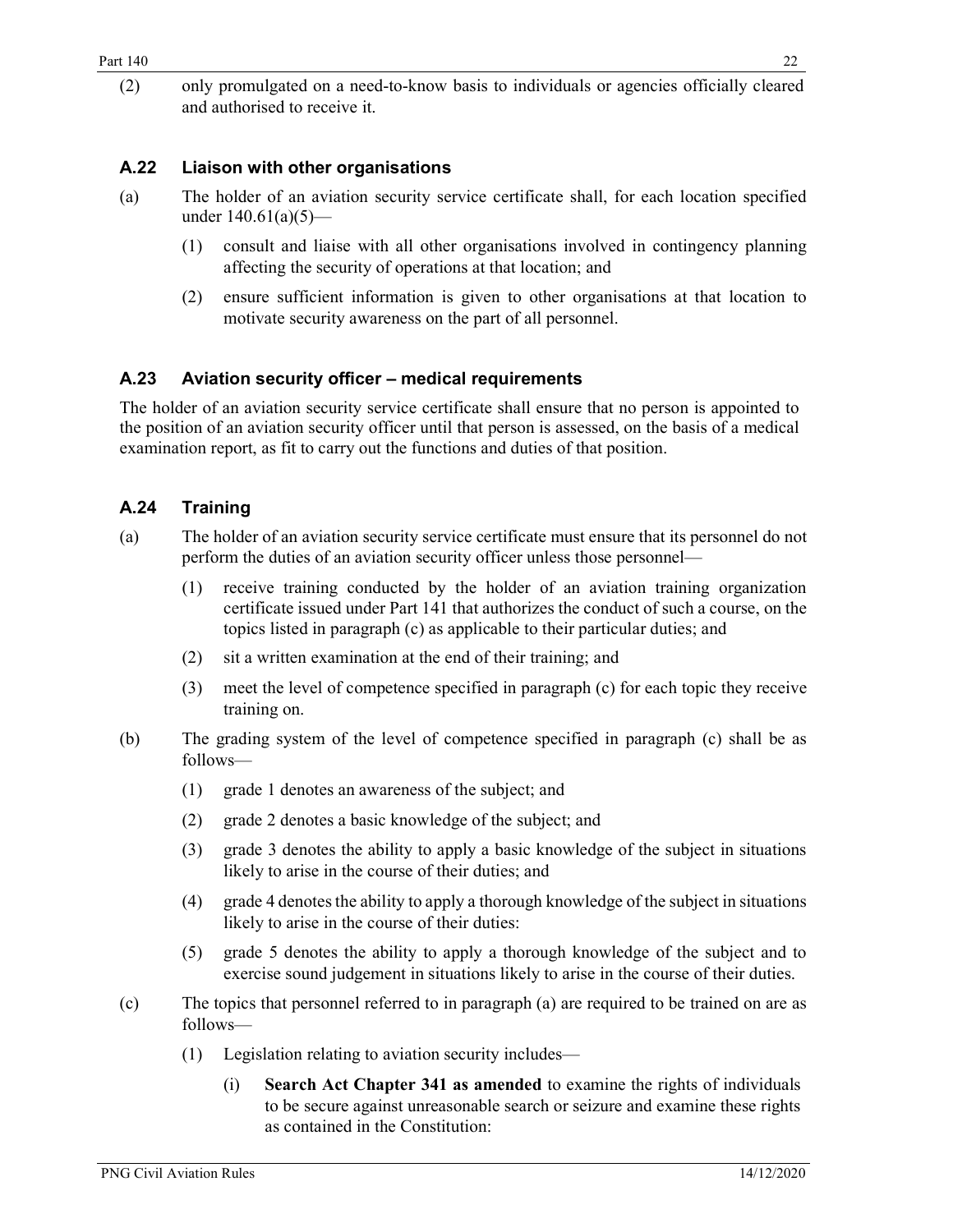- (ii) Civil Aviation Act 2000 and Civil Aviation Rules to examine the responsibilities, functions, and powers of an aviation security officer and offences applicable to aviation security:
- (iii) Criminal Code Chapter 262 as amended as may be applicable to the prosecution of offences committed under the Act and the Civil Aviation Rules:
- (iv) Arrest Act Chapter 339 as amended to examine dealing with the arrest of a person suspected of committing an offence relating to or affecting the use of aircraft:
- (2) screening and search of passengers and baggage—
	- (i) to outline the general principles governing the screening and search of passengers and baggage, to grade 4; and
	- (ii) to be familiar with and proficient in the use of the screening equipment provided by the certificate holder, to grade 4; and
	- (iii) to have practical experience with the procedures and methods for searching passengers and their baggage, to grade 4.
- (3) aircraft anti-sabotage checks to examine the response required when aircraft require anti-sabotage checks following a threat or where the aircraft is involved in a previously unscreened service and the measures taken to ensure it is sterile before pre-flight screening, to grade 4; and
- (4) improvised explosive devices as they affect civil aviation to give aviation security officers an understanding of improvised explosive devices likely to be encountered on airports, in aircraft, or at the passenger screening point, to grade 3; and
- (5) dealing with armed offenders to instruct aviation security officers on the action they should take to handle an armed offender and protect other persons from the threat, to grade 3; and
- (6) hijack response procedures to give aviation security officers an understanding of procedures to be followed in the event of a hijacking, to grade 2; and
- (7) Foot and mobile security patrols to make aviation security officers familiar with all aspects of foot and mobile preventive patrols and responding to security incidents, to grade 4; and
- (8) Aerodrome surface movements to teach aviation security officers the correct procedure during vehicle movements on the aerodrome, to grade 5; and
- (9) Aeronautical radio-telephone operations and procedures to teach aviation security officers the correct radio discipline to the standard of a restricted radio/telephone operators certificate, to grade 4; and
- (10) The threat factor to update aviation security officers on the current terrorist and criminal trends, to grade 2; and
- (11) Weapons to familiarise aviation security officers with a range of firearms and similar weaponry to assist in identification of these items during pre-flight screening duties, to grade 3; and
- (12) Historical background and statistics of acts of unlawful interference to provide aviation security officers with a knowledge of the evolution of aviation security and the extent of occurrences, to grade 2; and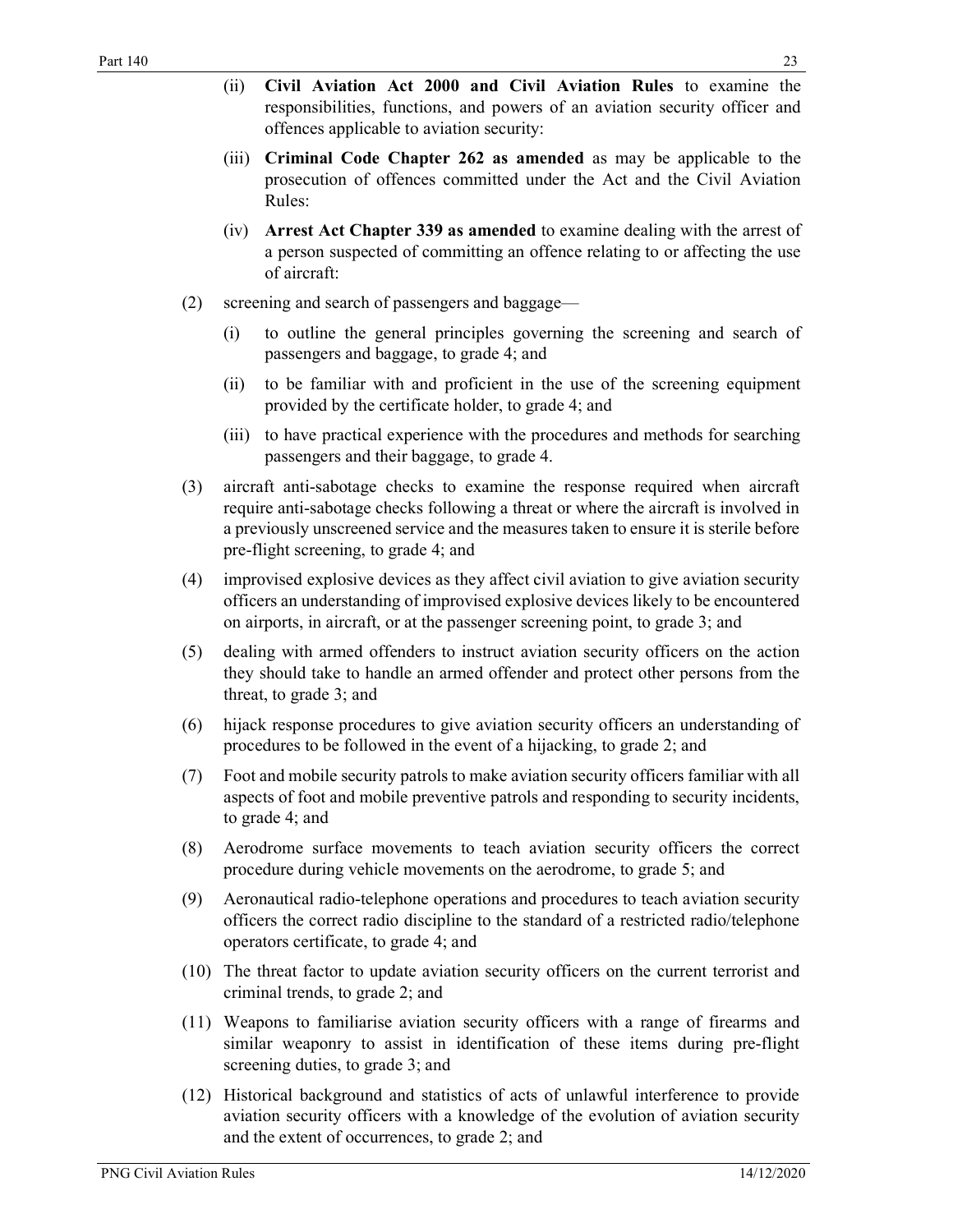- (13) international obligations to familiarise aviation security officers with ICAO, the existence of the Conventions, Annex 17 and manuals associated with Annex 17, Document 8973/5, to grade 1.
- (d) The holder of an aviation security service certificate must develop and implement a training program and a certification system that ensures that instructors are qualified in the applicable subject matters in accordance with the National Civil Aviation Security Programme (NCASP).
- (e) The holder of an aviation security service certificate must ensure that personnel involved with or responsible for the implementation of various aspects of the National Civil Aviation Security Programme (NCASP) and those authorized to have unauthorized access to airside areas receive initial and recurrent security awareness training.
- (f) The holder of an aviation security service certificate must establish a procedure to-
	- (i) ensure that persons implementing security controls possess all competencies required to perform their duties and are appropriately selected and trained according to the requirements of the PNG national civil aviation security programme (PNG NCASP) and that appropriate records are maintained up-to-date; and
	- (ii) ensure relevant standards of performance must be established and initial and periodic assessments must be introduced to maintain those standards.

#### A.25 Recurrent testing

- (a) The holder of an aviation security service certificate must ensure all its aviation security officers are tested without prior notice using a standard test piece.
- (b) Testing must be designed to assess the integrity of screening procedures and structured to ensure that its aviation security officers being tested have a reasonable opportunity to detect the standard test piece.
- (c) A standard test piece must not be used for recurrent testing unless it is acceptable to the Director.
- (d) Each standard test piece must
	- (1) represent an unauthorised article; and
	- (2) be used under realistic operational conditions.
- (e) The following measure of proficiency must be applied to aviation security officers being tested or re-tested—
	- (1) if each standard test piece is detected during testing, the aviation security officer being tested meets the required standard; and
	- (2) if a standard test piece is not detected during any test conducted under paragraphs (f) to (j), the aviation security officer being tested has not met the required standard and shall—
		- (i) be re-tested; and
		- (ii) be removed from that duty until satisfactorily completing the re-test:
	- (3) if a standard test piece is not detected upon re-test—
		- (i) the examiner carrying out the test shall advise security management; and
		- (ii) security management must record the failure; and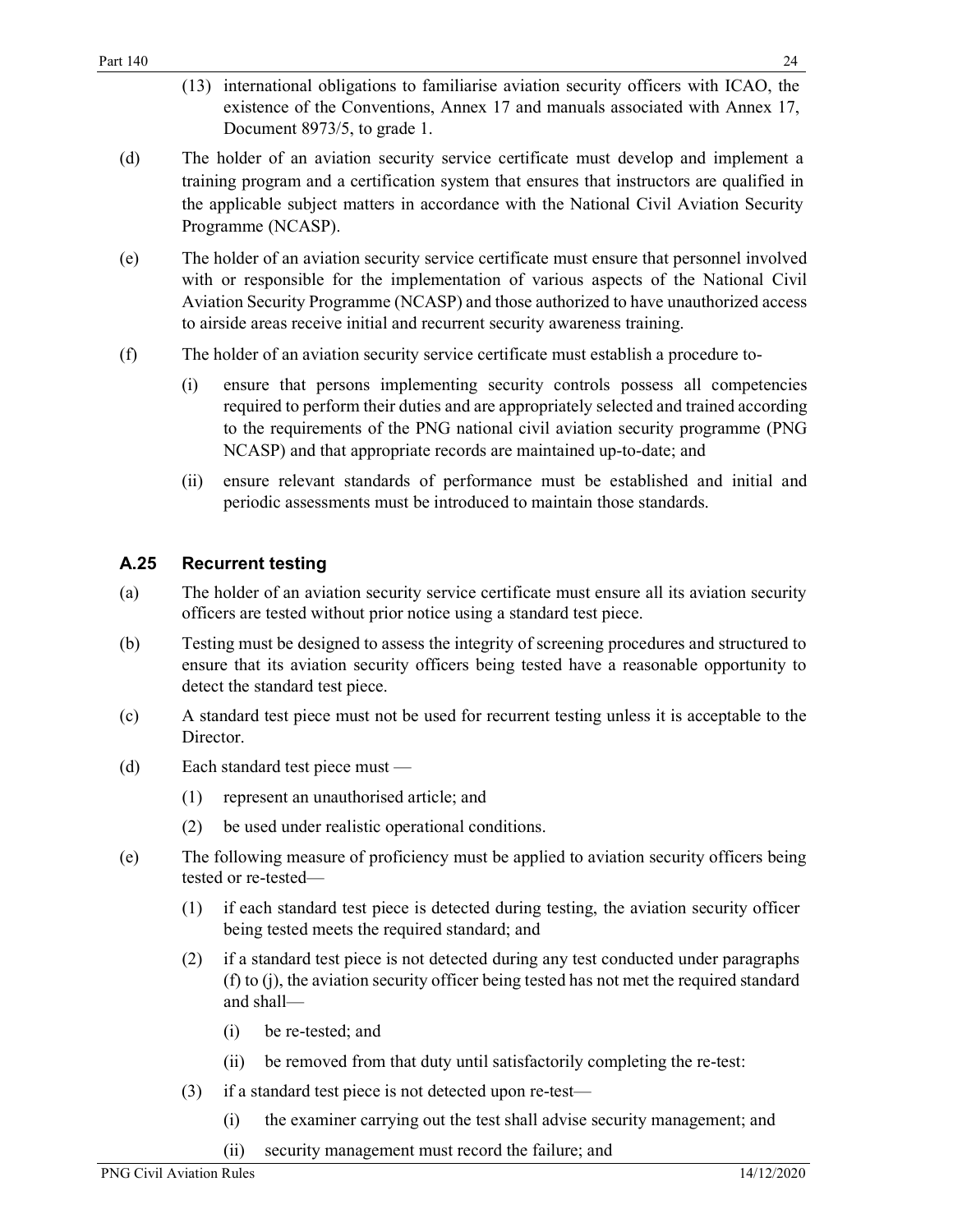- (iii) security management must test each of its aviation security officers who failed the test to attend corrective training and be further tested to show that the officer can meet the standard for the task before that officer is permitted to return to duty on that task.
- (f) The certificate holder must, when metal detector testing is being carried out, ensure that—
	- (1) the examiner carrying out the test conceals the standard test piece on the test courier in a manner acceptable to the Director; and
	- (2) the test courier—
		- (i) where the detector is a walk through detector, enters the metal detector in the direction of the passenger flow at normal walking speed; or
		- (ii) is seated or carried in a conveyance; and
	- (3) when a walk through metal detector alarm activates, the examiner determines whether the aviation security officer being tested locates and identifies the standard test piece by use of a hand-held metal detector or physical search; and
	- (4) when a hand-held metal detector alarm activates, the examiner determines whether the aviation security officer being tested locates and identifies the standard test piece; and
	- (5) if the alarm on the walk through or hand-held metal detector is not activated by the proximity of a standard test piece—
		- (i) the examiner informs security management that there is a fault; and
		- (ii) that metal detector is removed from service until it meets operational standards.
- (g) The certificate holder must, when x-ray testing is being carried out, ensure that the examiner carrying out the test—
	- (1) places the standard test piece amongst other items in the bag being screened; and
	- (2) determines whether the aviation security officer being tested identifies the standard test piece on the x-ray monitor and locates the standard test piece by a hand search; and
	- (3) assesses the aviation security officer's judgement of the need for a hand search where the contents cannot be clearly identified on the x-ray monitor.
- (h) The certificate holder must, when hand search testing is being carried out, ensure that the examiner carrying out the test—
	- (1) conceals the standard test piece amongst other items in the bag being searched; and
	- (2) determines whether the aviation security officer being tested locates the standard test piece.
- (i) The certificate holder must, when sterile area search testing is being carried out, ensure that the examiner carrying out the test—
	- (1) conceals the standard test piece in the sterile area prior to the sterile area search; and
	- (2) determines whether the aviation security officer being tested locates the standard test piece.
- (j) The certificate holder must, when aircraft search testing is being carried out, ensure that the examiner carrying out the test—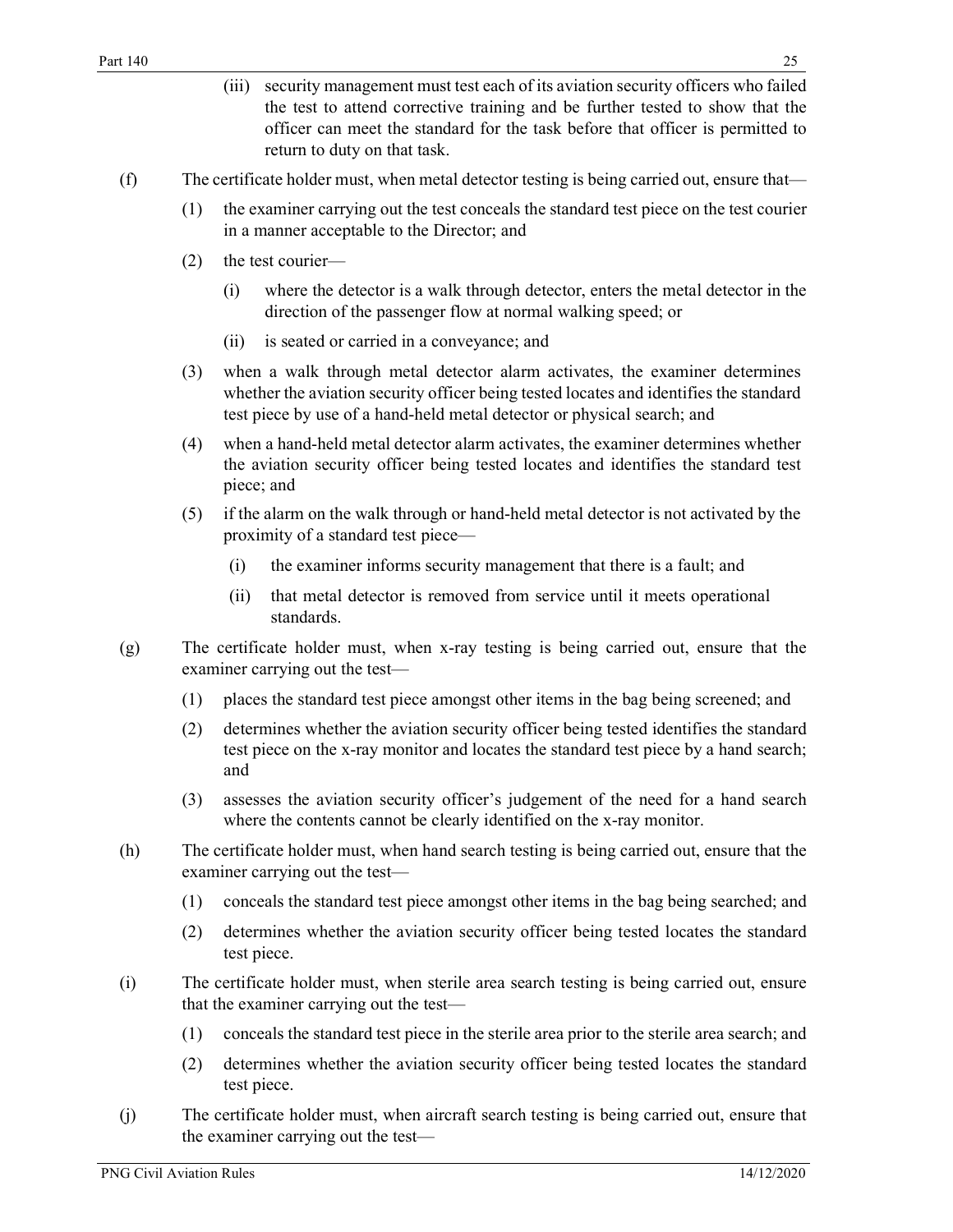- (2) determines whether the aviation security officer being tested locates the standard test piece.
- (k) The certificate holder must, when vehicle search testing is being carried out, ensure that the examiner carrying out the test—
	- (1) conceals the standard piece in any part of the vehicle; and
	- (2) determines whether the aviation security officer being tested locates the standard test piece.

# A.26 Security Enhanced Areas

Security enhanced area screening point and equipment

- (a) The operator of a security designated aerodrome as the holder of an aviation security service certificate shall ensure—
	- (1) that persons, items, substances, and vehicles entering, or within, a security enhanced area may be screened or searched according to the specific manner or methodology approved by the Director; and
	- (2) that, when conducting screening or searching with respect to persons entering, or within, a security enhanced area, persons, including items, substances, and vehicles associated with them, are screened and searched as required by the Director; and
	- (3) sufficient personnel and equipment are available to carry out screening and searching in accordance with the specific manner or methodology approved by the Director; and
	- (4) its aviation security officers are instructed in the use of standard test pieces to ensure that they can competently check the screening equipment; and
	- (5) any screening apparatus used at a security enhanced area screening point is tested in a manner acceptable to the Director.

#### Screening of persons, items, substances, and vehicles

- (b) When undertaking screening, the operator of a security designated aerodrome as the certificate holder must —
	- (1) at each point where screening and searching is undertaken prior to a person entering the security enhanced area, inform the person who is about to undergo screening, by notice posted at each screening point, that—
		- (i) screening of any person or any item, substance, or vehicle in the person's possession is only undertaken with the consent of that person; and
		- (ii) any person refusing to be screened will be denied entry beyond that point; and
	- (2) if undertaking screening within the security enhanced area, inform every person about to undergo screening that—
		- (i) screening of the person or any item, substance, or vehicle in the person's possession is only undertaken with the consent of that person; and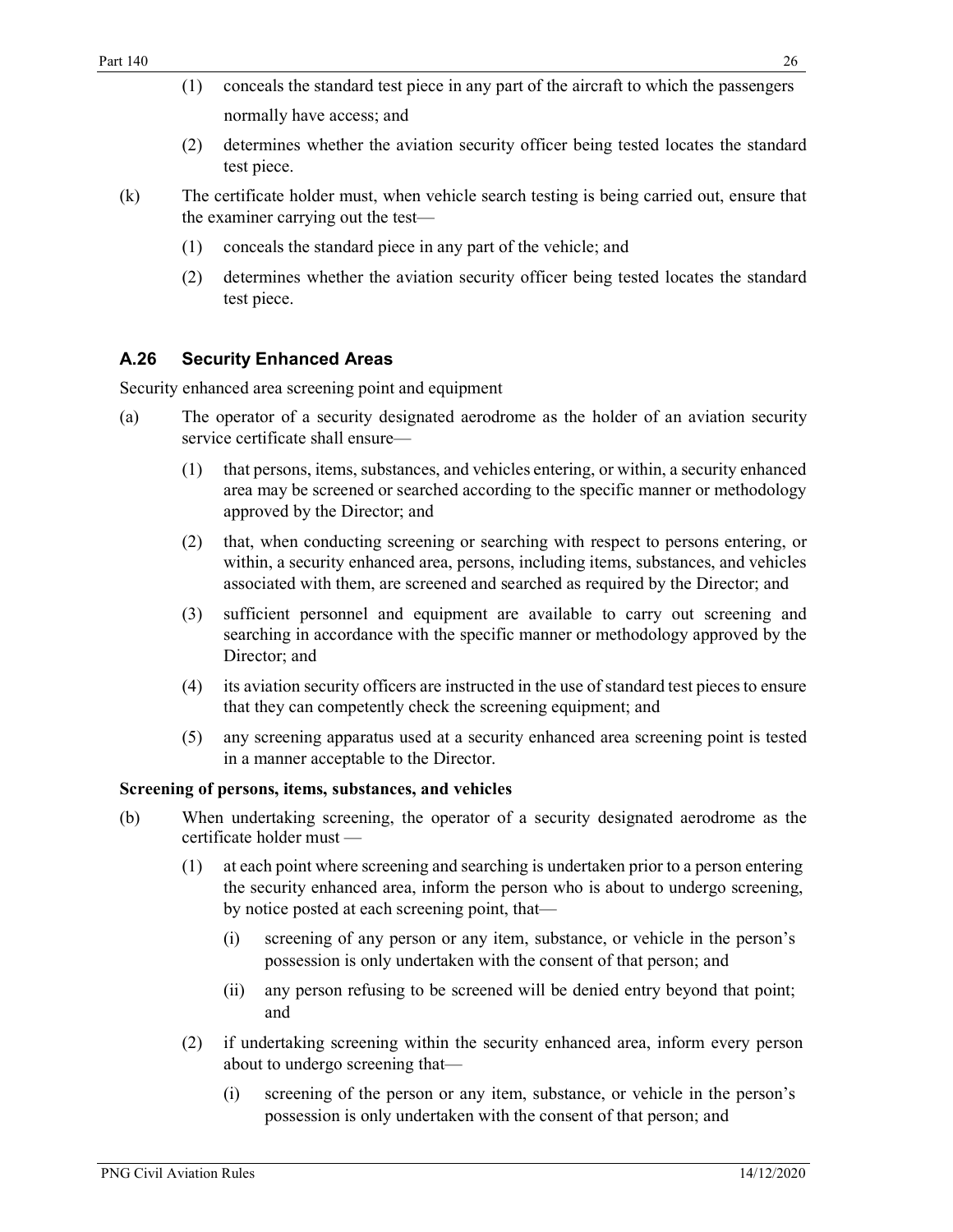- (ii) any person refusing to be screened will be required to leave the security enhanced area; and
- (3) according to the specific manner or methodology approved by the Director, ensure that a record is made of—
	- (i) the method of screening:
	- (ii) the time taken for screening as required by the Director:
	- (iii) the number of people, items, substances, and vehicles screened; and
- (4) if an unauthorised article is found, ensure that a record is made of—
	- (i) the names of the officers carrying out the screening; and
	- (ii) the unauthorised articles found; and
	- (iii) any disposal action taken of the unauthorised article.
- (c) While screening is in progress, the certificate holder shall—
	- (1) ensure that its aviation security officers, when screening any person, item, substance, or vehicle, ensure that the person is not carrying or in possession of any unauthorised article; and
	- (2) ensure that its aviation security officers refuse a person's entry to a security enhanced area if the person is found to be in possession of an unauthorised article; and
	- (3) ensure that its aviation security officers require a person to leave a security enhanced area if that person is found to be in possession of an unauthorised article; and
	- (4) carry out tests or checks, and record the results of those tests or checks, to confirm—
		- (i) the thoroughness of any screening, within each 28-day cycle; and
		- (ii) the proficiency of each aviation security officer carrying out the screenings, within each 150-day cycle, in accordance with the recurrent testing provisions under paragraph A.245.

#### Hand search of items or substances

- (d) The certificate holder must ensure that, if there is any cause to suspect that an item or substance contains an explosive device, or a suspected explosive device has been discovered, its aviation security officers comply with the procedure required by paragraph  $A.12(b)(5)$ .
- (e) The certificate holder must carry out tests or checks, and record the results of those tests or checks, to confirm—
	- (1) The thoroughness of any hand search, within each 28-day cycle; and
	- (2) The proficiency of each aviation security officer carrying out hand searches, within each 150-day cycle, in accordance with the recurrent testing provisions under paragraph A.245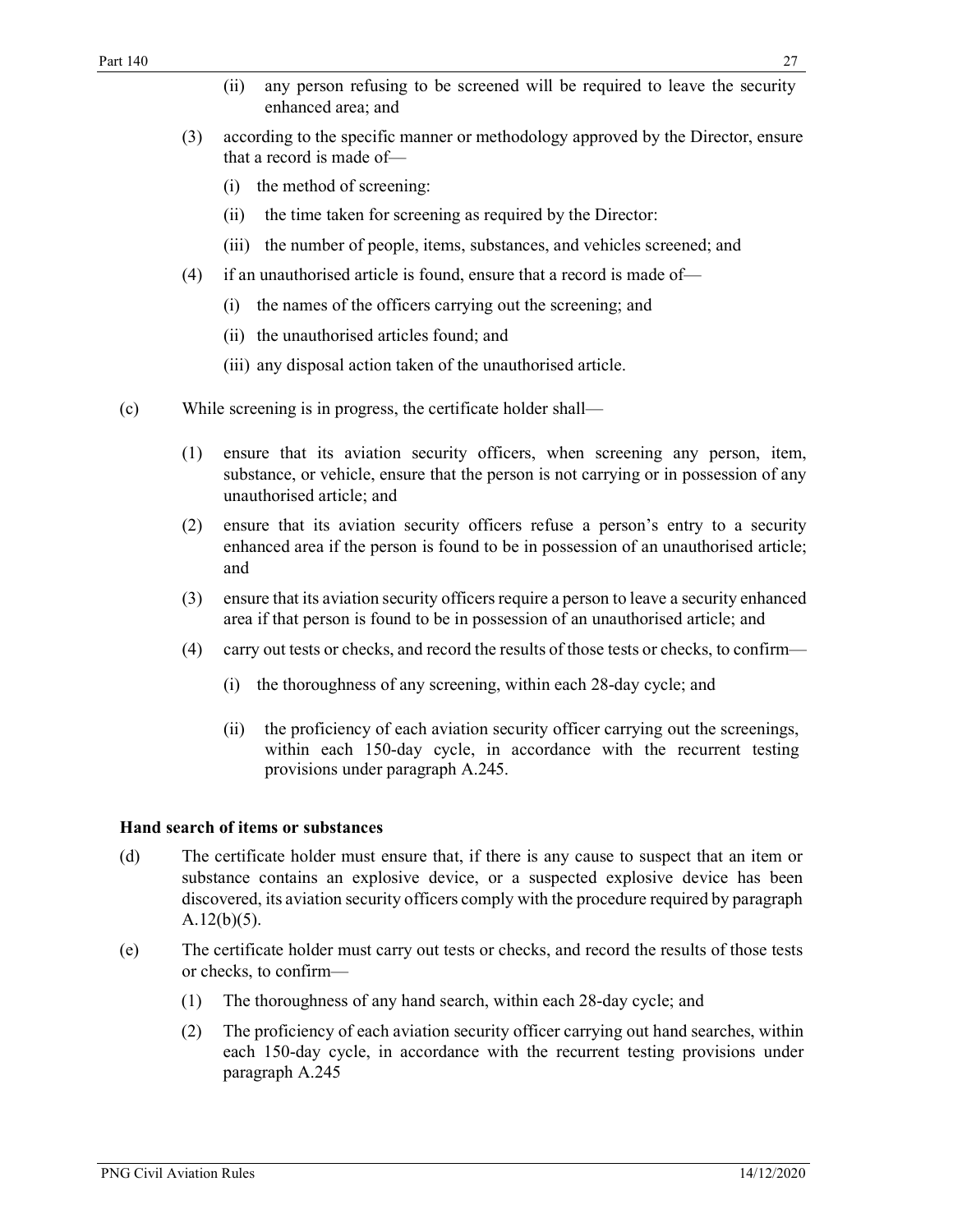#### A.27 Liquids, Aerosols and Gels

- (a) The holder of an aviation security service certificate shall ensure that its security officers, when screening passengers and their carry-on baggage into the sterile area for an international flight, do not permit the carriage of liquid, aerosol or gel products unless-
	- (1) they are presented in a single, clear, resealable, 20 cm by 20 cm plastic bag;
	- (2) they are in individual containers of 100 mls or less;
	- (3) the total volume does not exceed 1 litre
- (b) To facilitate this, the certificate holder will ensure that its security officers request that passengers remove all LAG bags from their carry-on baggage prior to screening to enable inspection.
- (c) The only permitted exception to this relates to the carriage of prescription medicine and LAG items for babies.
- (d) For the purposes of clarity, a LAG item includes;
	- (1) a substance that is a liquid when at room temperature
	- (2) an aerosol
	- (3) a gel
	- (4) a cream
	- (5) a paste
- (e) The certificate holder will ensure its security officers identify any LAG item that is not in a resealable clear plastic bag and / or is in a container of greater than 100mls and advise the passenger it is not permitted for carriage and that they may check the item in or surrender it at the screening point for disposal.

#### A.28 Pat Down Search

- (a) The holder of an aviation security service certificate will ensure that its security officers conduct a pat down search whenever;
	- (1) walk-through and hand held metal detection equipment is unserviceable or unavailable
	- (2) whenever a passenger alarms when screened using walk through and / or hand held metal detection equipment and the alarm is unable to be resolved using that equipment.
- (b) The certificate holder will ensure that its security officers;
	- (1) only conduct a pat down search with the consent of the passenger,
	- (2) only permit a pat down search to be conducted by a person of the same sex as the passenger (the pat down search should be supervised by another security officer)
	- (3) covers the entirety of the body and is sufficiently thorough to ensure and concealed items are identified,
	- (4) not permit a passenger to enter the sterile area if they refuse to consent to a pat down search and an alarm has not been resolved,
	- (5) advise the airline of the details of the passenger that refused the pat down search and was denied entry into the sterile area,